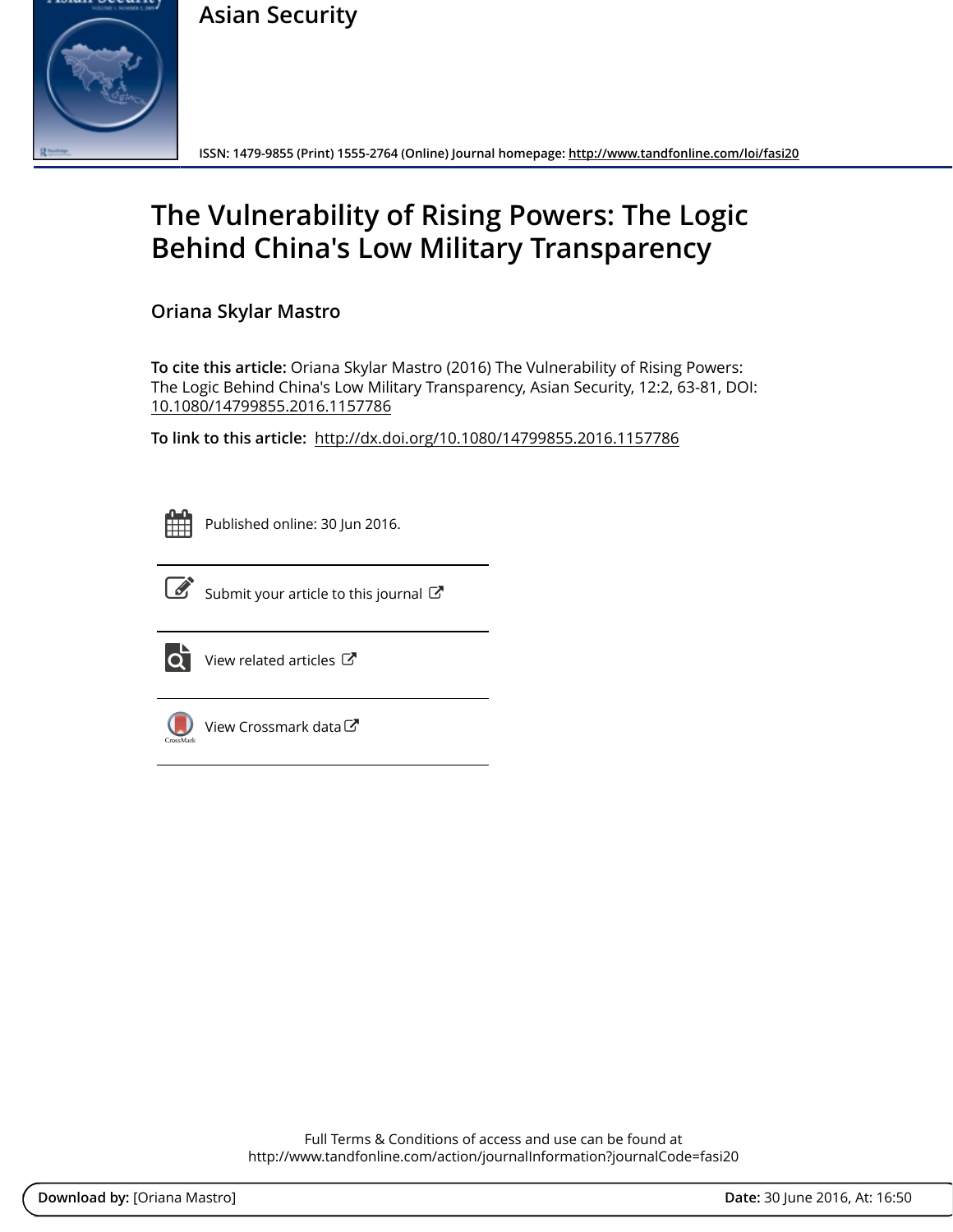## The Vulnerability of Rising Powers: The Logic Behind China's Low Military Transparency

Oriana Skylar Mastro

## **ABSTRACT**

Scholars and officials persistently criticize China for low transparency in its military affairs. Why does Beijing exacerbate the asymmetric information problem, even though this theoretically increases the likelihood of conflict? I offer an explanation, the vulnerability hypothesis, for why rising powers are likely to reject military transparency and the conditions under which this may change. By evaluating over 100 authoritative Chinese sources, I identify four threads of Chinese strategic thinking consistent with the vulnerability hypothesis: the United States is inherently dangerous as a declining hegemon, transparency heightens the risk of war during power transitions, transparency grants operational advantages to the opponent, and only the strong can leverage transparency to enhance deterrence. These findings have implications for power transition theory and US–China military relations.

The relatively low level of Chinese transparency about its military affairs exacerbates concerns about whether China will rise peacefully. The limited information provided about Chinese decision making, key capabilities, and the purpose of China's military modernization consistently disappoints observers. Moreover, Chinese behavior is often inconsistent with the objectives officially declared.<sup>1</sup> Major US Department of Defense strategy documents warn China year after year about the potential repercussions of secrecy, to include increased suspicion about Chinese intentions and the possibility of inadvertent conflict due to miscalculation and misunderstanding.<sup>2</sup> Because of these risks, high-level US State Department officials consistently include a plea for more transparency in their messaging to Beijing.<sup>3</sup> Recently, US National Security Advisor Susan Rice added to the calls, arguing, "greater military engagement and transparency can help us manage the realities of mistrust and competition." <sup>4</sup> Regional players such as Japan and Australia are also encouraging Beijing to be more open about its military capabilities, development plans, and intentions.<sup>5</sup> Independent organizations such as the International Institute for Strategic Studies (IISS), the Stockholm International Peace Research Institute (SIPRI), and Jane's all indicate that China's relatively low military transparency, especially in the realm of military expenditure, makes it difficult to accurately capture trends in Chinese military modernization.<sup>6</sup>

Scholars also criticize China's choices, arguing that transparency would reduce the risk of arms races and instability during this critical period of China's rise. The basic logic of the protransparency view is as follows: China's rapid military modernization creates suspicions in Washington and capitals across the Asia-Pacific region about China's intentions. If China does not in fact harbor secret plans and intends to rise peacefully as its leadership proclaims, even if it continues to develop its military, greater transparency would significantly reduce the likelihood of unintended miscalculation, as well as the uncertainty – even "fear" – that can drive "worst-case scenario" defense planning. In this view, Beijing's failure to embrace transparency does itself a major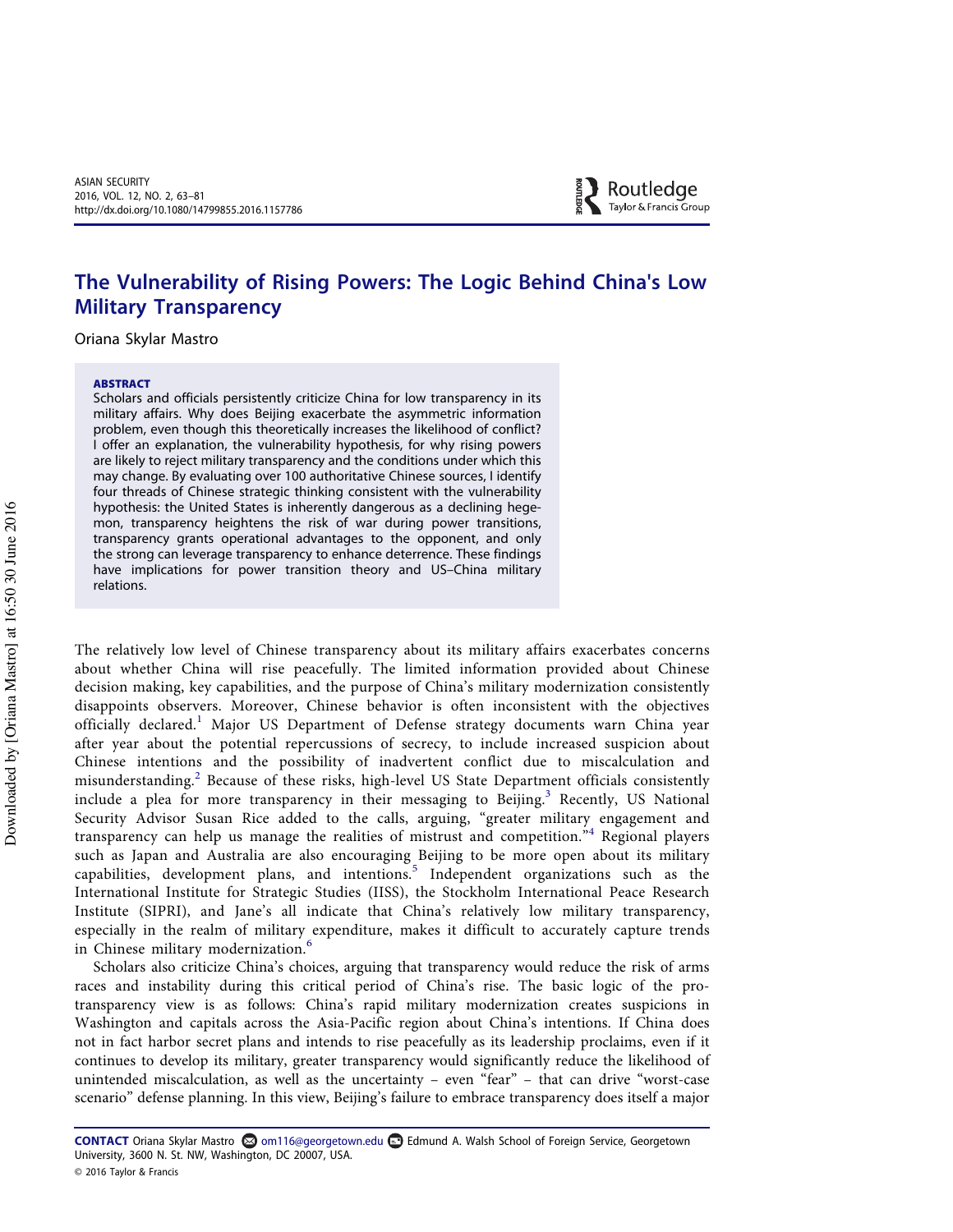### 64  $\left(\bigcirc\right)$  O. S. MASTRO

disservice by driving reactive arming by other states that would not occur otherwise. This, in turn, makes China even more insecure and destabilizes the region. Given these dynamics, prominent China experts characterize China's failure to embrace transparency as a serious miscalculation on Beijing's part.<sup>7</sup>

International relations scholarship largely reinforces this view that China should embrace transparency about its changing military capabilities and strategic intentions to increase its chances of avoiding conflict as relative power shifts.<sup>8</sup> In the bargaining model of war, greater information about the balance of resolve, capabilities or costs of war facilitate bargaining and may allow countries to reach agreements both prefer to war.<sup>9</sup> Defensive realists argue that failing to credibly reveal information about the nature of one's military capabilities can lead to deterrence failures, inadvertent spiraling into war, and failure to cooperate, even when states are purely security-seeking.<sup>10</sup> Recently, Adam Liff and John Ikenberry derived an empirical test from the security dilemma literature and applied it to the contemporary Asia Pacific, arguing that China's rise is generating – and its limited military transparency is exacerbating - nascent security dilemmas in the region.<sup>11</sup> Even aspects of offensive realism believe transparency can enhance stability – uncertainty creates more room for miscalculation, causing failures in balancing that increase the likelihood of war.<sup>12</sup>

Despite these potential benefits and over a decade of international pressure and criticism, China remains relatively secretive about its military modernization compared to international standards. China significantly underreports its defense expenditures, and estimating the actual amount is difficult because of poor accounting transparency.<sup>13</sup> In addition to an opaque budget, China has not taken substantial steps to make information more accessible to other countries about its nuclear weapons modernization, current and future weapons systems, the organization and deployment of major units, main military operations and exercises, and national strategy.<sup>14</sup> China has released defense white papers every two years since 1998, but their level of information lags behind those released by other countries in Northeast Asia and the Asia-Pacific.<sup>15</sup> While the Chinese Communist Party's (CCP) official position is that it embraces transparency, and indeed nominal improvements have been made over the past decade, China is still far from reaching the levels of transparency expected of a major economic and military player in the international community.<sup>16</sup>

This presents a puzzle for students of international relations. Why would China knowingly and intentionally exacerbate the asymmetric information problem? If indeed transparency will enhance China's security by reducing uncertainty and the possibility of conflict, as other countries consistently argue, why does China continue to adopt a posture of relative secrecy? The existing literature suggests China's secrecy is the result of an insufficient appreciation of the costs and benefits of different degrees of military transparency.<sup>17</sup> I will argue, however, that this conventional wisdom cannot explain Chinese behavior because it gets the cost-benefit calculus wrong.

Transparency in the military realm is best understood as consisting of two separate dimensions: intent transparency, regarding strategic plans and preferences; and capability transparency, regarding the factors that comprise military power. In these terms, most US analyses of China's military transparency are actually critical about its lack of capability transparency, rather than its intent transparency; while Beijing claims to be transparent because it offers a degree of intent transparency. My central contention – which I label the vulnerability hypothesis – is that China is likely to continue to reject greater capability transparency during most of its rise, until, in its own assessment, it approaches local military parity with the United States.<sup>18</sup>

For most countries in the international system, transparency contributes to their security by preventing miscalculation and misunderstanding. But for a rising power like China, more information does not equate to greater security because the source of potential conflict and instability is different – the risks inherent in US decline and potential power transition. Therefore, Chinese strategists focus more on the severe costs of transparency before the power transition is complete, in particular increasing the probability the US will adopt disruptive policies and the intensity of those policies. Low-level capability transparency creates uncertainty about its military growth, which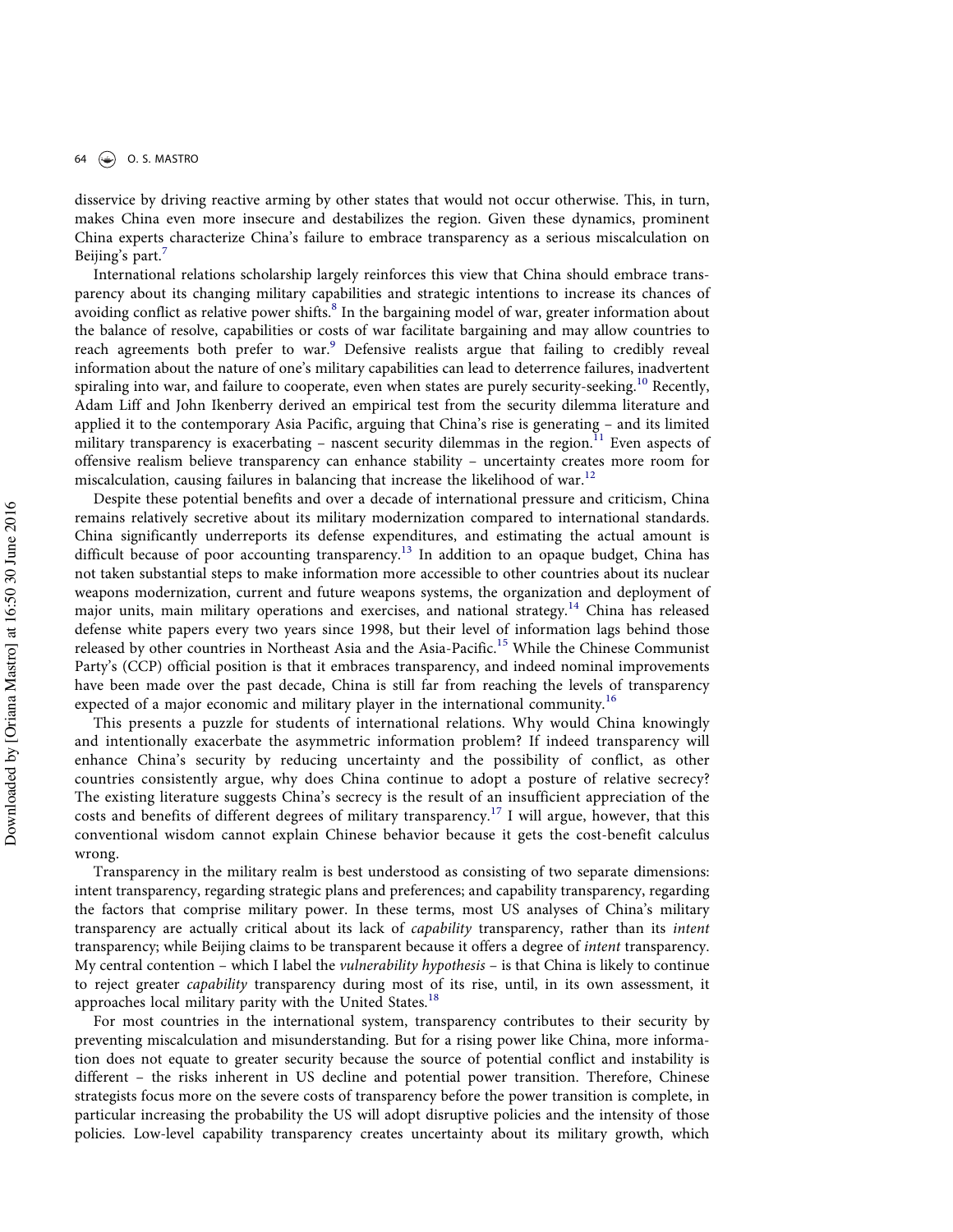creates US uncertainty about the balance of power and likelihood of power transition. The hope is that this helps Beijing both prepare and prevent – uncertainty may delay any disruptive action to a more favorable time, or could even discourage such reactions altogether if the US fails to react before the power transition is complete. Disruption can take many forms, including tactical measures, such as designing effective countermeasures, political maneuvers, such as forming counterbalancing coalitions, and in the extreme, preventive war. Therefore, a rising power like China is likely to embrace a high-level of capability transparency only when it perceives its overall capabilities to be comparable to those of the dominant power in the region. Once power transition reaches this stage, the creation of a strong deterrent has mitigated its vulnerability to adverse US actions.

I conduct a plausibility probe by evaluating whether the mechanisms central to the vulnerability hypothesis are present in Chinese strategic thought. First, I dissect Chinese strategic thinking on the issue from authoritative and timely Chinese writings. First, I collected all articles in five authoritative military and political journals in China (Zhongguo Junshi Kexue, Shijie Jinji yu Zhengzhi, Guoji Wenti Yanjiu, Waijiao Pinglun, and Dangdai Yatai) from the past five years and then selected those that addressed China's rise, military modernization, or military transparency. I also gathered additional articles by searching junshi touming (military transparency) and zhongguo jueqi (China's rise) in CNKI (China National Knowledge Infrastructure). The result was 84 potentially relevant academic articles that I then read for views and rationales concerning on military transparency. I also analyze the most authoritative book on military transparency, junshi touming lun, published by the Academy for Military Science, the highest-level research institution of the People's Liberation Army (PLA).<sup>19</sup> Moreover, the editor of this book, Major General Chen Zhou, is a fellow at the Academy of Military Science and has been a part of the drafting team for all of China's defense white papers.

I then analyze the official Chinese position, which focuses largely on intent transparency, from official statements and coverage in state-sponsored media. This research approach best reveals the views of Chinese political and military elite on military transparency for two reasons. First, these sources have strong government and Party affiliations.<sup>20</sup> Given the nature of the political system in China, it is unlikely these highly prolific writers would have high positions in their state run institutions or be able to publish their views in these government-sponsored publications if such views were contrary to a consensus within the CCP.<sup>21</sup> Second, I have also tried to hedge against bias by including the full range of views from moderate to hawkish assessments of US intentions; if indeed there is a convergence in their views, there will be a higher confidence in my findings.

My theoretical contribution is important for two reasons. First, my vulnerability hypothesis is the first informational approach that offers an explanation of the conditions under which the benefits of transparency are likely to outweigh the costs and vice-versa. Current scholarship on information in international politics identifies a tension between states' incentives to reveal or conceal private information. Transparency advocates argue that revealing private information may reduce the likelihood of inadvertent conflict and facilitate cooperation. Pro-secrecy approaches contend that exacerbating uncertainty facilitates attempts to misrepresent power, allowing a country to feign strength to elicit greater political concessions and enhance deterrence or weakness to discourage counterbalancing and other policies disruptive to its rise.<sup>22</sup> These tensions are especially acute in the shadow of a potential power transition, a period in which the balance of power is shifting, countries' identities are in flux and sticky international institutions are slow to adapt.<sup>23</sup> But without additional variables, these theories about the benefits of transparency and secrecy lead to indeterminate predictions. I build a theory that seeks to explain the conditions under which the incentives for one type of information posture may prevail over those of another.

Second, my analysis is the first to comprehensively capture Chinese strategic thinking on this critical security issue. It demonstrates that the logic and decision making behind Beijing's policy reflects that of a utility-maximizing rational actor.<sup>24</sup> Existing explanations rely on miscalculation to explain China's secrecy because they inadequately account for the perceived costs of transparency. A more complete understanding of the cost-benefit analysis that drives China's low military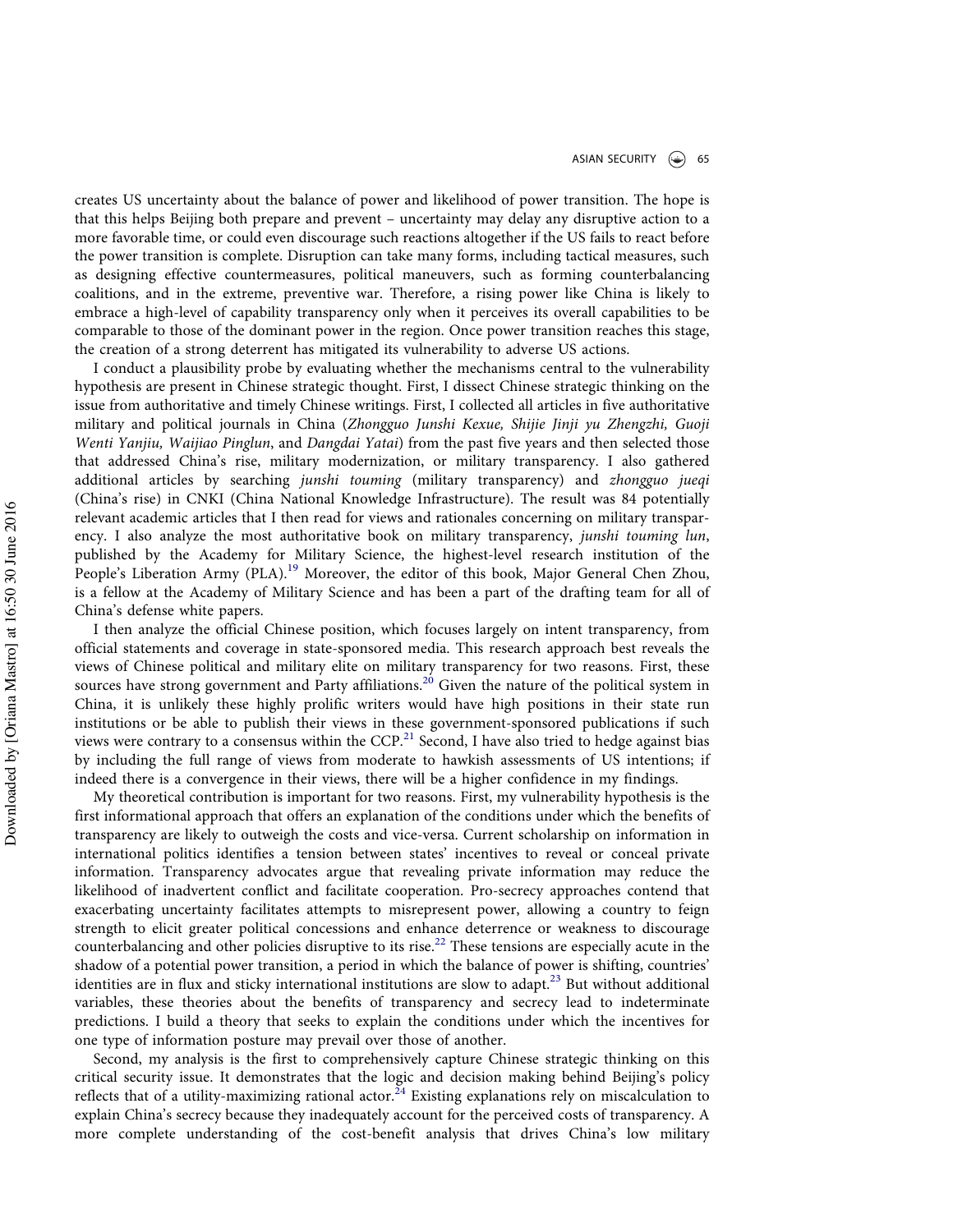transparency would contribute to our scholarly and practical understanding of Chinese military modernization, its perception of the relationship with the United States, and the challenges of power shifts more generally. The contours of Chinese strategic thinking on transparency could serve as inputs to better design policies of engagement, deterrence, crisis management, and managing or mitigating tension. In the conclusion, I offer specific recommendations to this effect. Moreover, my findings challenge an article of faith in the policy and scholarly community that greater Chinese transparency would be a positive stabilizing step.

This article proceeds as follows. First, I address the role of information in international relations theory, the indeterminate nature of its cumulative predictions, and its limitations in understanding military transparency in the shadow of potential power transitions. Second, I present my vulnerability hypothesis. Third, I assess the degree to which this approach corresponds with the strategic thinking behind the preference for low-level transparency about capabilities through an extensive analysis of authoritative Chinese sources. Lastly, I reflect on the implications of my findings for both theory and policy.

## Transparency and information in international politics

Past studies have also defined transparency as a state-level variable (the degree to which information is deliberately revealed) as well as a structural variable (degree of transparency in the international system resulting from mechanisms such as a free press, open government hearings, or reporting requirements of international regimes).<sup>25</sup> Political scientists have also used the term transparency broadly, referring to financial, political, and military transparency. This article is concerned with the latter, the degree to which private information is deliberately revealed, which can range from low to high.<sup>26</sup> While the empirical distribution of cases has undoubtedly shifted towards transparency with globalization, the information age, advent of international institutions, and advancement in national intelligence collection methods, states are still extremely powerful players with the ability to keep secrets, partly due to resource constraints and technical and cognitive limitations.<sup>27</sup>

I propose that military transparency is composed of two constitutive dimensions: intent transparency and capability transparency. Intent transparency refers to the degree to which information about a country's security policy, strategic plans, intentions, decision-making processes, and preferences are accessible, plentiful, and accurate. Capability transparency captures the degree to which information about a country's military budgets, personnel management and training, military hardware research, development and acquisition (RD&A), and order of battle are accessible, plentiful, and accurate. The differentiation between capability and intent often provides analytical leverage in international relations theories. For example, Stephen Walt argued that states did not devise balancing strategies based on others' capabilities alone. Instead, "perceptions of intent play an especially crucial role in alliance choices."<sup>28</sup> Moreover the signaling literature, with its focus on incentives to misrepresent and cheap talk, points out that states need to engage in costly actions that sink costs or tie hands in order to credibly communicate information.<sup>29</sup> This suggests that information presented through intent transparency is less informative, credible, and verifiable than information provided through capability transparency. For this reason, capability transparency is weighted more heavily in the overall concept of military transparency, with intent transparency contributing a smaller share to the overall concept.

These definitions highlight that transparency is useful mainly as a relative measure – in practice, it can be difficult to ascertain an absolute measure of accessibility or accuracy without comparison to other time periods or countries. All countries have state secrets, but some have a much lower standard for what information needs to be withheld than others. For example, the United States' default position is transparency, and then it considers withholding a relatively small proportion of information about its military affairs such as methods of intelligence collection; war plans; programs for safeguarding nuclear materials; and vulnerabilities of US installations, infrastructure, capabilities, and protection services based on the threat to national security.<sup>30</sup>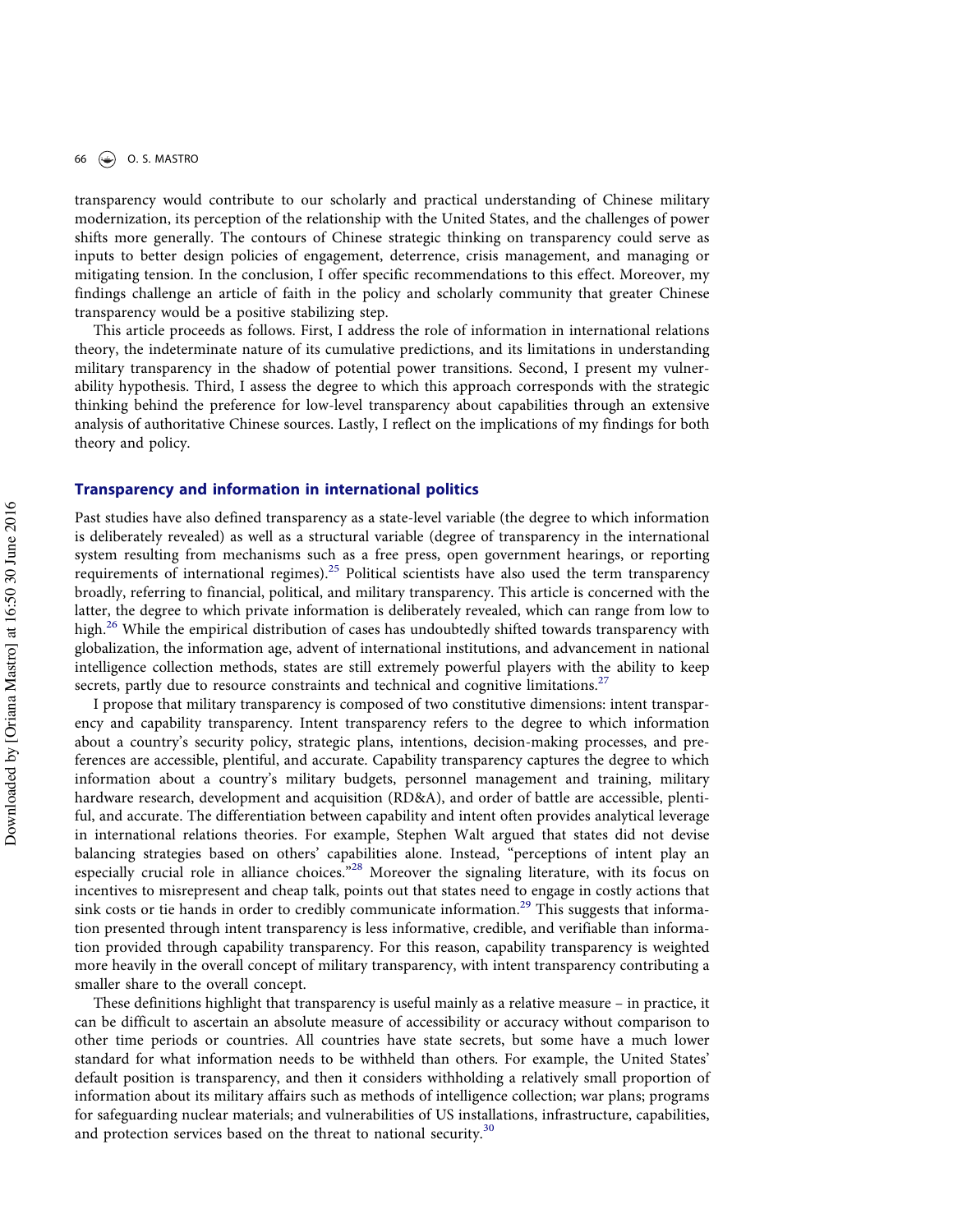In many international relations theories, greater information improves policy outcomes. The causes of war literature cites private information about the cost of war or the relative balance of power as the main culprit for the outbreak of war and greater information as a mechanism to end the war.<sup>31</sup> Neoliberal institutionalists argue that the quantity and quality of international institutions facilitate cooperation by encouraging information provision.<sup>32</sup> Transparency can calm threat assessments, push strategic interaction toward peace, and help control provocative and hostile action by making known defections from agreements.<sup>33</sup> Democratic peace theories point to the desire and ability of democracies to credibly communicate information as one mechanism that reduces the probability of conflict for such dyads.<sup>34</sup> Other studies in the school of liberalism stress that international trends such as the advent of information technology, economic globalization, and democratization increase transparency to the benefit of the international system.<sup>35</sup> In sum, multiple literatures argue that transparency can dampen conflictive tendencies as relative power shifts.<sup>36</sup>

On the other hand, secrecy about military affairs has long been a central goal of military strategists. Napoleon Bonaparte argued that maintaining private information about strategy, tactics, and capabilities was the key to military victory, advising "you must not fight too often with one enemy, or you will teach him all your art of war."<sup>37</sup> Much earlier, Sun Zi famously warned against predictability, stating, "do not repeat the tactics which have gained you one victory, but let your methods be regulated by the infinite variety of circumstances."<sup>38</sup> These strategists understood the value of secrecy in war fighting as a means to gain advantage over the enemy. International relations scholars have also identified how secrecy allows for states to manipulate their images and misrepresent their power to accrue greater benefits than would otherwise be possible.<sup>39</sup> Offensive realism warns that a state can never be certain about another's intentions, regardless of degree of transparency, and therefore states should focus on protecting information that would give the opponent an upper hand in case of conflict.<sup>40</sup> Recent scholarship in formal modeling clarifies there are rational incentives for arming in secret even though doing so creates a risk of war.<sup>41</sup>

Revealing capabilities can make a state more vulnerable militarily, but there may also be benefits in terms of enhanced deterrence, reduction of threat, or concessions received in bargaining. Scholars have identified this tension between the benefits of transparency and secrecy but fail to identify the conditions under which a state will choose to be secretive or transparent about their military affairs.<sup>42</sup> Without the introduction of additional variables, clarification of concepts, and scope conditions, the result of this tension remains indeterminate.

## Rising powers and the vulnerability hypothesis

I offer a new perspective, the vulnerability hypothesis, which seeks to reconcile the contradictory views of the pro-transparency and pro-secrecy literature in the case of power transitions. The vulnerability hypothesis posits that how the rising power perceives its material conditions determines its level of military transparency. A rising power is a state whose economic and military power is increasing at such a rate that it may be able to match or supersede the dominant power at some point in the future. As long as a rising power believes itself to still be militarily inferior to the dominant power, it chooses strategies to best prepare for any disruptive policies the dominant power may undertake. This compels the rising power to choose a low level of transparency about its capabilities.<sup>43</sup> The goal of secrecy is not merely to feign strength or weakness, as the existing literature often assumes, but to create uncertainty which may impose caution and complicate war planning on the part of the dominant power, thereby mitigating the rising power's vulnerability.<sup>44</sup> The rising power may increase its intent transparency during this period of vulnerability to capture some of the benefits of openness without the risks associated with increasing capability transparency. As the rising power's military capabilities improve to the point that it perceives them to rival or challenge those of the dominant power, it will become more transparent because more information now accrues deterrent benefits that make disruption of these specific capabilities much less likely. This means once material conditions improve sufficiently, the rising power's capability transparency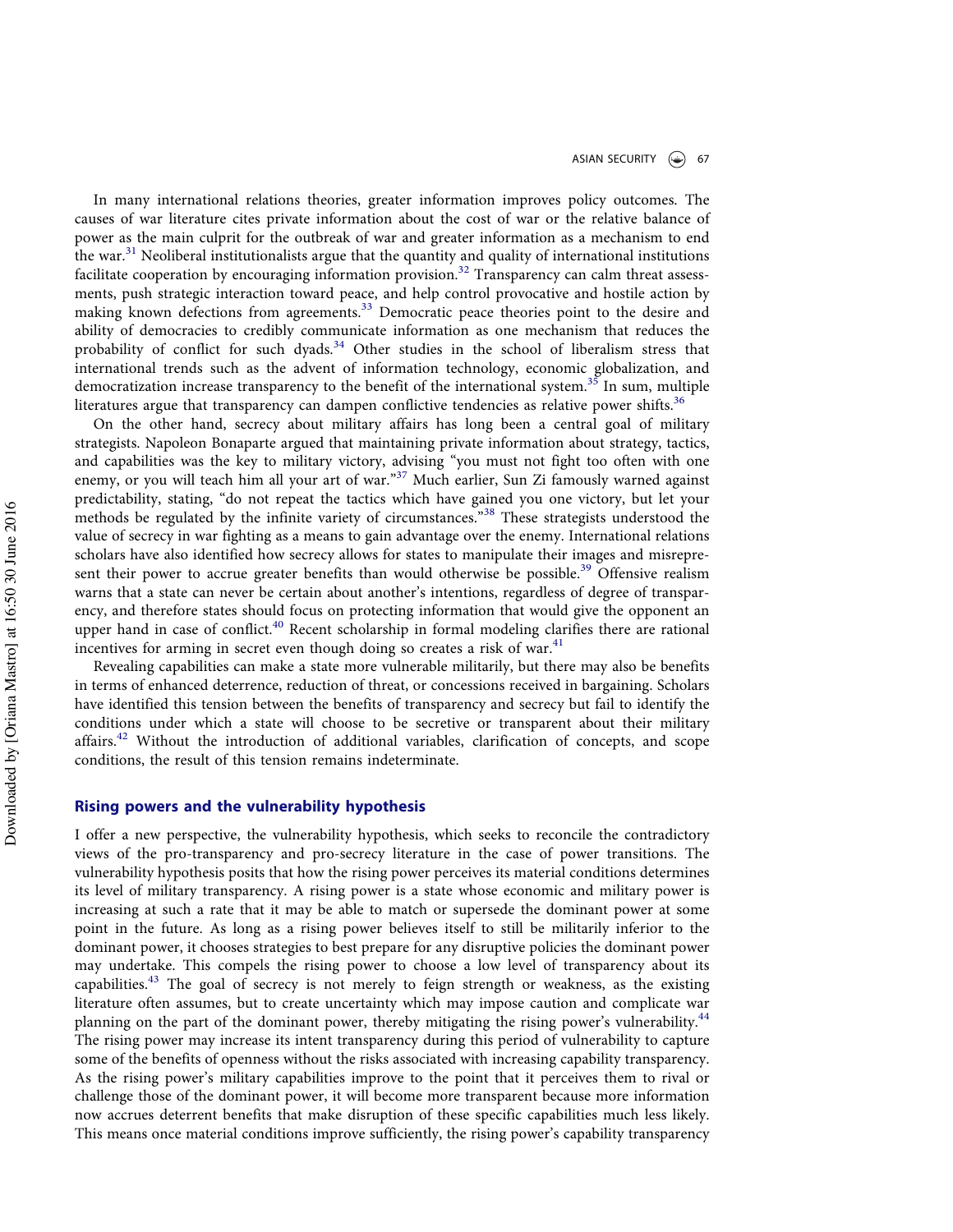#### 68  $\left(\bigcirc\right)$  O. S. MASTRO

may even reach comparable levels to that of the dominant power if it achieves military parity in the region during its rise.

Periods of power transition can end peacefully, either with the rising power emerging as the new great power, as was the case with the United States vis-à-vis Great Britain, or with the rising power failing to reach its potential, as was the case with the Soviet Union. But more often than not, power transitions culminate in "hegemonic war," a conflict brought on by broad changes in economic, military, and political affairs, which both threatens and transforms the international system.<sup>45</sup> The probability of war is particularly high during power transitions because the balance of power is shifting constantly, making it difficult to ensure that benefits are distributed to reflect the underlying distribution of power.<sup>46</sup> Moreover, states are attempting to delineate "future influence over a range of diverse and partly unpredictable issues that cannot be calculated with any degree of precision and that are not easily amenable to negotiation." 47

The shadow of a potential power transition creates unique incentives for a rising power that neither the pro-transparency nor the pro-secrecy literature fully captures. First, more information may not lead to a corresponding decrease in the probability of war in the case of power transitions. For example, defensive realism argues that there is room for signaling that decreases the likelihood of conflict based on the offensive-defense balance.<sup>48</sup> But the vulnerability hypothesis suggests that revealing defensive systems may be insufficient to reassure during a power transition for two reasons. First, a country can reveal defensive systems while concealing the offensive ones in an attempt to deceive. Second, an enhanced defense inures a state to coercion, which also creates more favorable conditions for an aggressive offensive. For example, China's counterintervention capabilities, or A2/AD capabilities, prioritize improving firepower over mobility, which falls under the definition of defensive.<sup>49</sup> However, China's capabilities concern US strategists because the more China can protect itself from harm, the lower its costs of war, and the more difficult it is to deter and coerce.

A rising power tends to be more skeptical that transparency can reassure a dominant power that fears its declines. It assesses that the dominant power's threat perceptions are based on the general trend of its declining power, not on an interpretation of the rising power's intentions. If a rising power were to reveal that it is stronger or weaker than estimated, neither reality will console the hegemon as long as its relative power declining.<sup>50</sup> Great powers that feel constrained by the very presence of other powerful states as well as rising powers fearful of other countries undermining their rise both require a particularly high sense of security that could result in aggressive actions.<sup>51</sup> Even if transparency reduces the probability of war, these power transition dynamics ensure that disruptive hegemonic policies, with preventive war as the extreme, will always be real possibilities.

A rising power will choose the composition and level of military transparency that best ensures state survival – this will change depending on where the country is in the rising process. In the beginning stages of rising status and consequently military modernization, it finds itself in a precarious situation of acute vulnerability. Information about everything from national strategy to weapons systems and military organization could allow a strategic rival to more effectively neutralize any new capabilities. $52$  The rising power also needs to ensure its military buildup does not grab the attention of potential adversaries, which could then be motivated to respond with policies that adversely affect its rise. With more information, the dominant power may be able to better target its disruptive strategies to impact the rising power's ability to perform specific military missions, a variable more important than aggregate military assets.<sup>53</sup> In other words, at this stage, augmented capabilities have indeed decreased the rising power's overall security if it embraces high transparency. However, once the rising power's military capabilities reach a level of sophistication that deters attempts to disrupt its military modernization, the rising power is more secure. Therefore uncertainty about where the rising power is in its trajectory, created by low military transparency, is critical to its successful rise – alerting others without having an adequate deterrent could spark action that leaves it worse off.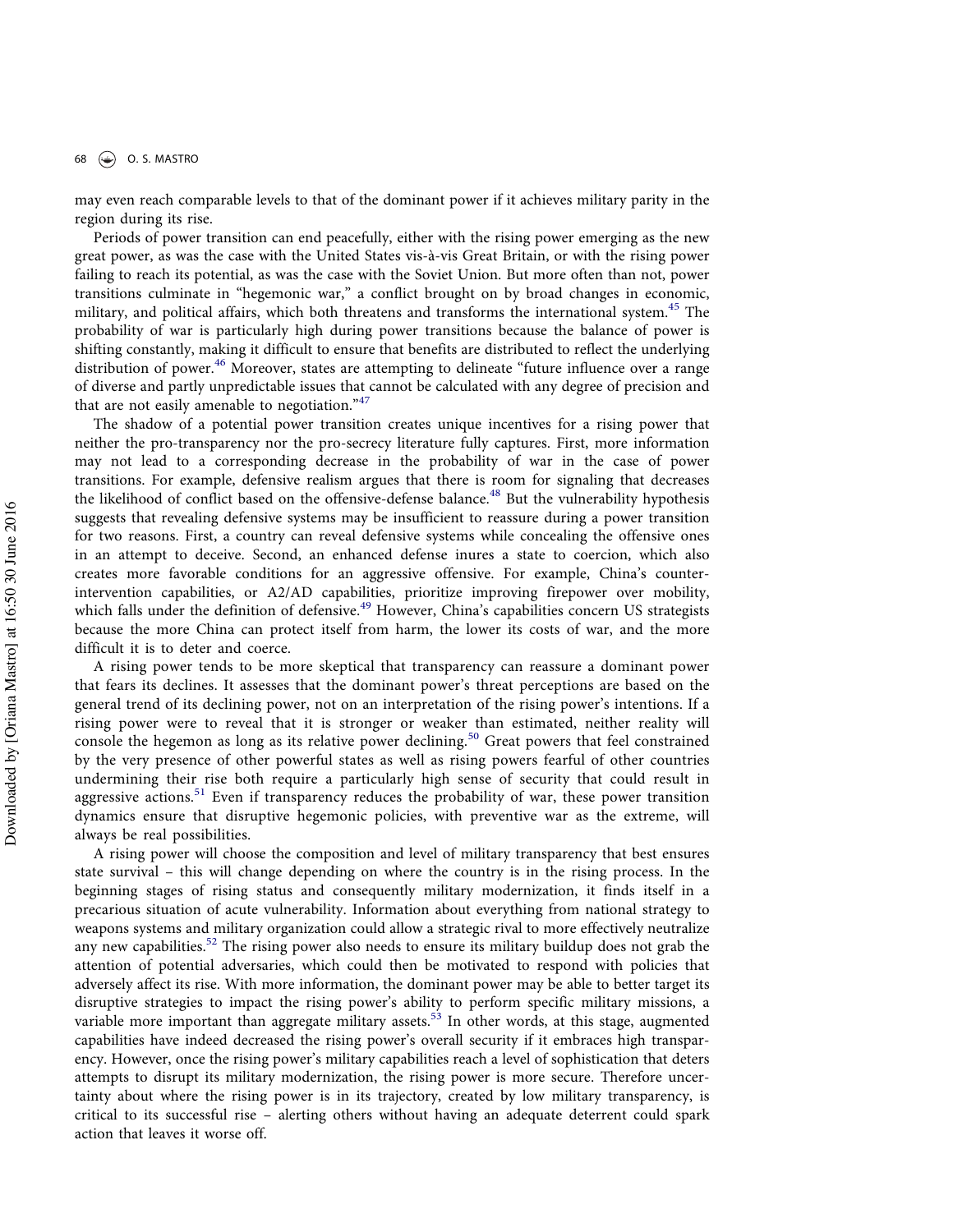The vulnerability hypothesis predicts that the need to mitigate this vulnerability will drive the rising power to choose a low level of capability transparency while it perceives itself to be in an inferior position to the hegemon. Because capability transparency is weighted more heavily than intent transparency in the composition of military transparency, this creates low-level military transparency even if the rising power marginally increases intent transparency. Some scholars may counter that this is a mistake because poor information flows promote arms racing and worst-case scenario planning among rivals.<sup>54</sup> But that counter-argument embodies a faulty assumption that a hegemon planning a preventive war is the worst-case scenario for the rising power. In fact, the worst case is that the hegemon has better information with which to plan a more effective preventive war. Greater transparency about military budgets, procurement, platform development and performance, logistics, and order of battle may marginally reduce the possibility of war, but they greatly increase the chances of defeat if war does occur. In other words, the marginal cost of an increased risk of war is outweighed by the marginal benefit of the decreased risk of losing that war. In sum, China currently faces unique incentives that will encourage low military transparency during most of its rise.

## Chinese strategic thinking on military transparency

In this section, I evaluate Chinese strategic thinking and observed behavior and argue that they provide preliminary support for the vulnerability hypothesis. This section draws from my assessment of over 100 Chinese language sources – including official statements, press commentaries, scholarly articles, and semi-official writings – that were collected based on the authoritativeness of the publication and relevancy to the topic. I then read through all these sources and coded any information that addressed military transparency which fell into three categories: 1) conceptualization of military transparency; 2) assessments of China's relative military transparency; 3) rationales or defenses of China's degree of military transparency.<sup>55</sup> These sources provide substantial evidence that Beijing's low military transparency is largely the result of a reluctance to increase capability transparency due to vulnerability concerns. The main challenge to the vulnerability thesis was not an alternative explanation for China's low military transparency but a separate argument that there is no lack of transparency to explain. Those that argued that China was transparent were rare and largely printed in the state-run media. The more moderate position that China's transparency has increased in recent years was more common and is discussed in a following section on intent transparency.

In this section, I identify four threads of thinking in the Chinese strategic community that support this logic. The first argues against the pro-transparency view that more information is sufficient to reassure the dominant power, often referred to as the declining hegemon in Chinese writings. The second thread highlights the mechanisms through which transparency can heighten the risk of war. The third thread warns that greater transparency could reduce the probability of victory in a conflict by exacerbating military vulnerability. Fourth, a country should only embrace military transparency from a position of strength when more information yields exceptional deterrent value that balances the risks of any increase in operational vulnerability. I then show that Chinese thinkers recognize the risks associated with this posture and attempt to partly reduce them by increasing intent transparency.

The first thread highlights the dangers a declining hegemon presents for a rising power and the difficulty in ameliorating them. Chinese scholars and military experts are cognizant of the doomsday theories associated with power transition, discussing in their own writings the effect of anarchy on state responses to great changes in China's relative power.<sup>56</sup> History alone provides many examples of declining powers pursuing aggressive strategies to disrupt a rising power's trajectory.<sup>57</sup> As the *Science* of Military Strategy, a highly authoritative source, warns, the most dangerous war is a formidable foe attacking China with the purpose of destroying its military potential.<sup>58</sup> The United States is seen as no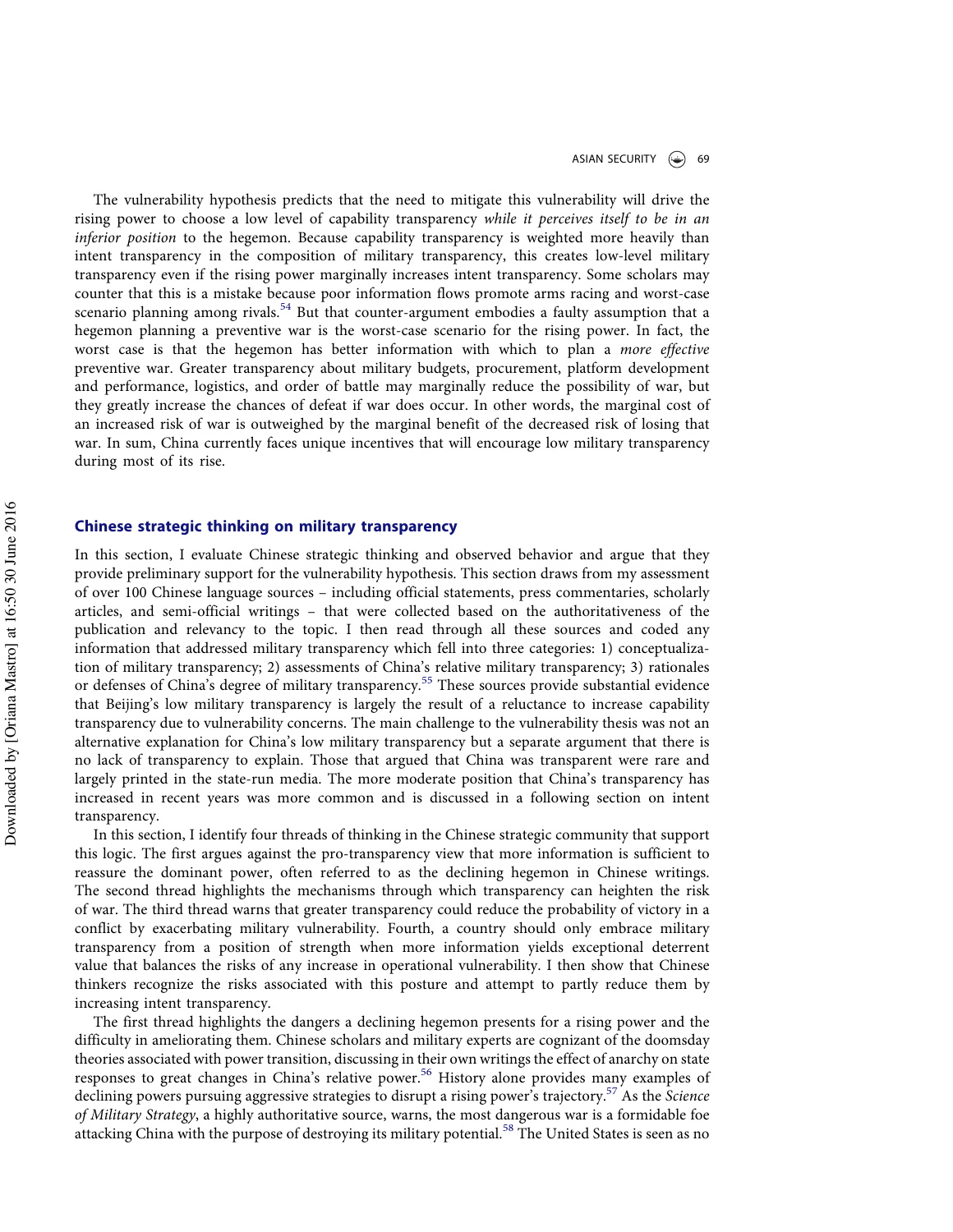## 70  $\left(\rightarrow\right)$  O. S. MASTRO

exception to this rule. To the contrary, Chinese writers point to past US policies of preemption and willingness to use military means to defend and ensure its international leadership position as evidence the United States is likely to pursue disruptive politics.<sup>59</sup> The popularity of contemporary US scholars who argue for the need to prevent the emergence of a regional hegemon further alarms Chinese analysts.<sup>60</sup> Even Qin Yaqing, who tends to have more generous interpretations of US policy drivers, asserts, "the US longs to maintain its preponderance" and its strategic goal is clearly "to continue to occupy and strengthen its global leadership position." <sup>61</sup> In contrast, Wang Jisi, another known moderate on US–China issues, wrote optimistically about the future of US–China relations in the mid-2000s but largely because China's political, economic, and military power was still greatly limited.<sup>62</sup> Additionally, immediate threats such as terrorism, non-proliferation, and rogue states distracted the United States and created great incentives to take a cooperative stance vis-à-vis China.<sup>63</sup>

But the 2011 US announcement of a rebalance towards Asia, with its troop deployments, expanding presence in Australia, increased military investment, and attempts to strengthen military alliances, damaged any remaining optimism that Washington would not try to curb China's rise.<sup>64</sup> The shift in US strategic focus demonstrated to many in China a US unwillingness to accept its decline, potentially foreshadowing even riskier acts to reverse the negative trend, like preventive war.<sup>65</sup> Continued US surveillance operations in China's periphery and involvement in regional territorial disputes are considered signs that the United States is unlikely to give China the operational space commensurate with its power and security needs.<sup>66</sup> This suggests that Beijing should take precautionary measures to prepare for confronting the United States.<sup>67</sup> The Chinese conventional wisdom is that power transition dynamics are generating antagonism in the bilateral relationship.<sup>68</sup> While all Chinese writings insist on the peaceful nature of China's rise, they admit that the trends challenge US strategic interests and regional influence, creating competitive tendencies in both capitals that are likely to intensify.<sup>69</sup>

Given these dynamics, Chinese thinkers have concluded that transparency is insufficient to reassure the United States because China's upward trajectory, not its power at any given period of time, is the main source of anxiety.<sup>70</sup> The United States pushes for transparency because it wants to know where China is currently in the process of its rise to determine if its own power is at the point of being challenged – understanding China's strategic intentions is secondary.<sup>71</sup> The desire to maintain its dominant position motivates Washington, and Chinese policies cannot therefore eliminate the possibility of disruptive US policies.<sup>72</sup> Clearly providing evidence of the dissipating gap in military power between China and the United States could trigger unwanted US attention and abruptly end the current period of strategic opportunity in which the United States is not completely dedicated to stifling China's rise.<sup>73</sup> The popular belief in China is that whether the United States treats China as a cooperative partner or an adversary depends largely on its assessments of the power transition trends.<sup>74</sup> Since the United States will remain militarily stronger than China for the foreseeable future, the critical issues for Chinese security become US attitudes towards China's rise or the possible measures Washington may take to address it.<sup>75</sup>

Second, there is a strong line of thinking in Chinese writings on how transparency can increase the probability of conflict by undermining deterrence for weaker powers, a core logic of the vulnerability hypothesis. During the early years of its rise, secrecy helped China "to stay under the radar, to work hard without being overly ostentatious…[to] prevent China from becoming a target for trouble."<sup>76</sup> But now the trajectory of China's rise is so clear that the United States has started to create difficulties for its military modernization programs and treat it as potential opponent.<sup>77</sup> This creates additional incentives for a weaker power to create uncertainty and ambiguity to manage the risks of hostile policies that may be undertaken in the shadow of a potential power transition.<sup>78</sup> While transparency allows strong countries to enhance their deterrent, weaker countries worry about revealing weaknesses that could ultimately undermine their deterrent.<sup>79</sup> In this way, greater Chinese transparency can boost US confidence in victory, thereby increasing the probability of war. $80$  As an op-ed in China Daily warns, adhering to US demands for transparency would be naïve given China's inferior military power; the United States could "easily use such an advantage to bully China once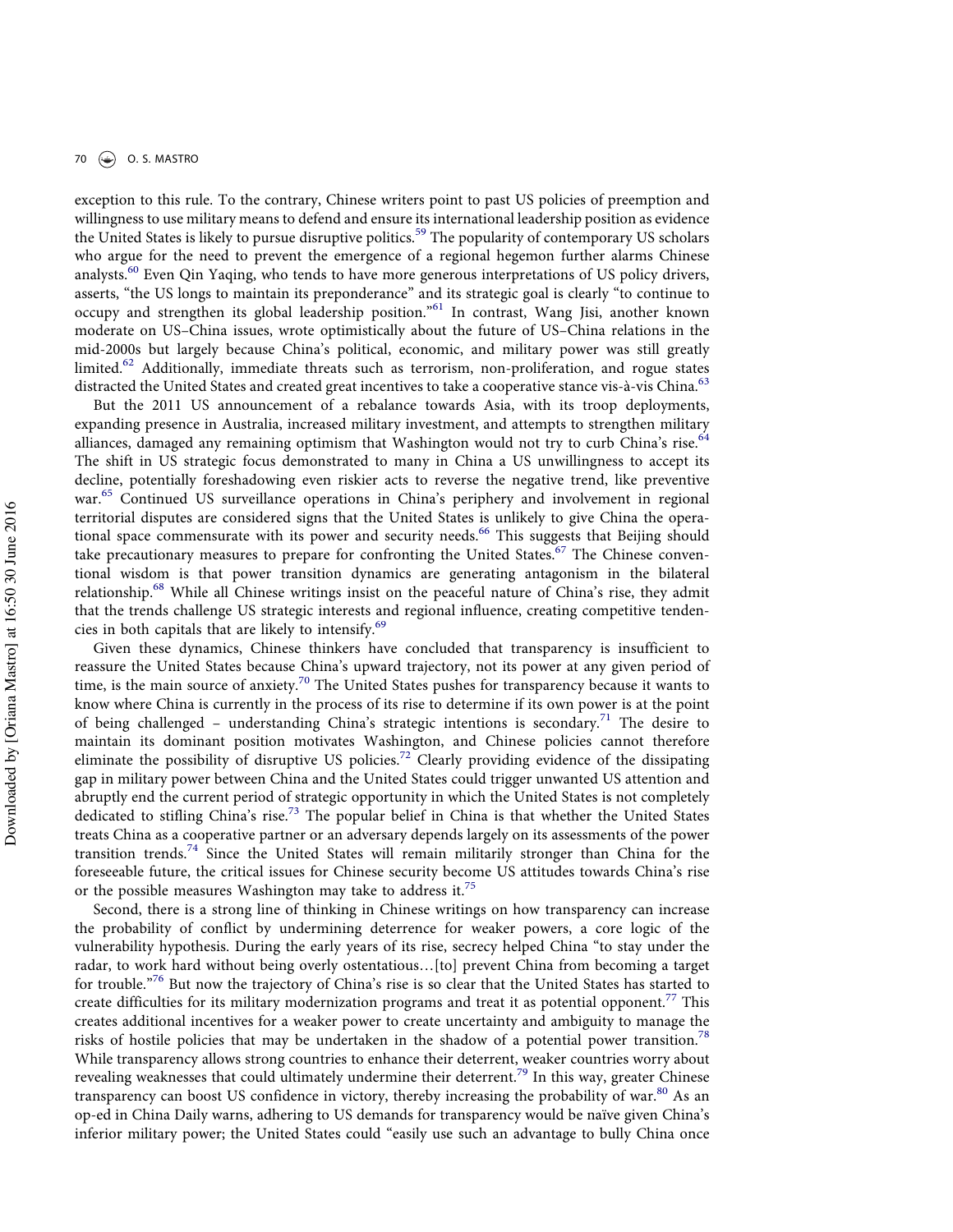the latter exposes all of its military power unreservedly."<sup>81</sup> There is a general consensus that the desire to secure strategic interests, protect its overwhelming advantage, and gain strategic leverage over China drives US calls for transparency.82

The third thread in Chinese thinking warns against transparency because it grants operational advantages to the opponent. The long shot of improving trust enough to escape disruptive US policies comes at the guaranteed cost of providing information that will facilitate the almost-certain US attempts to undermine China's rise.<sup>83</sup> Transparency can expose security vulnerabilities and provide inputs into the adversary's planning process that give it a leg up in an armed conflict.<sup>84</sup> In the extreme case of the nuclear realm, secrecy about the exact number and deployment of Chinese nuclear warheads is considered to be the only way to maintain the survivability of its minimal deterrent.<sup>85</sup> Moreover, China's aversion to transparency suggests that Chinese leaders are not confident that the presence of its nuclear weapons would be sufficient to deter a US president from targeting Chinese conventional forces, particularly on the mainland, in the case of limited conflicts. The idea that transparency weakens combat effectiveness is not new – ancient Chinese strategist Sun Zi asserted, "all warfare is based on deception" and "military devices, leading to victory, must not be divulged beforehand." <sup>86</sup> One point made in an authoritative military journal is worth quoting at length:

[Secrecy] is the cautious approach to security…there will be consequences if such information is shown to people without any considerations. The lighter consequence will be the loss of mystique and the needed power to deter. The heavier consequence will be the accidental exposure of weak points that could be exploited by an opponent, resulting in serious impact on the foundation of the state. $8<sup>8</sup>$ 

Even short of war, transparency about capabilities can support disruptive politics, such as arms racing, that directly impact a country's prospects of rising successfully.<sup>88</sup> The perception is that China receives the most attention for its low transparency because other countries want to design the most effective policies to curb China's growing military power and ability to act.<sup>89</sup> The hope is that the United States will have a greater difficulty designing targeted cost-imposing strategies when there is uncertainty about the nature of Chinese capabilities. $90$ 

The fourth thread stresses capability transparency is a tool of deterrence for the strong.<sup>91</sup> The view is that if two countries have conflicting interests but are relatively equal in power and wish to avoid war, transparency becomes an effective way to "subdue the enemy without a fight."<sup>92</sup> But weaker developing countries must maintain secrecy because transparency does not grant such deterrent benefits; transparency can expose weaknesses, thereby providing a target set. Or if a country is stronger or developing strength more quickly than previously thought, transparency can elicit policy responses such as an arms build up that are unmanageable given limited resources.<sup>93</sup> China's deterrent power, for example, is still too limited to fully take advantage of the benefits of transparency, especially given the threats to its security.<sup>94</sup> But Chinese thinkers believe China can be selectively transparent about capabilities that are advanced enough to rival those of the United States to capture the deterrent benefits.<sup>95</sup> This type of "specialized" transparency can occur in specific domains in which a country has localized superiority with consideration given to the likely impact on combat effectiveness and security, not external pressure.<sup>96</sup> The purpose of publicizing operations, military preparations, or new weapons in such cases is not to build trust, promote stability, and avoid miscalculation but to enhance one's deterrent by credibly signaling the ability and willingness to retaliate against any action.<sup>97</sup>

Chinese observed behavior provides additional evidence that minimizing vulnerabilities is the main motivation behind its approach to military transparency. Of the various components of capability transparency – military budgets, personnel management and training, military hardware development and procurement, and order of battle – the outside world has the most information about the most advanced weapons currently found in the PLA's active arsenal. Systems are often brought into the public sphere due to a combination of testing requirements and countries' intelligence collection capabilities. A few examples of this phenomenon include the January 2007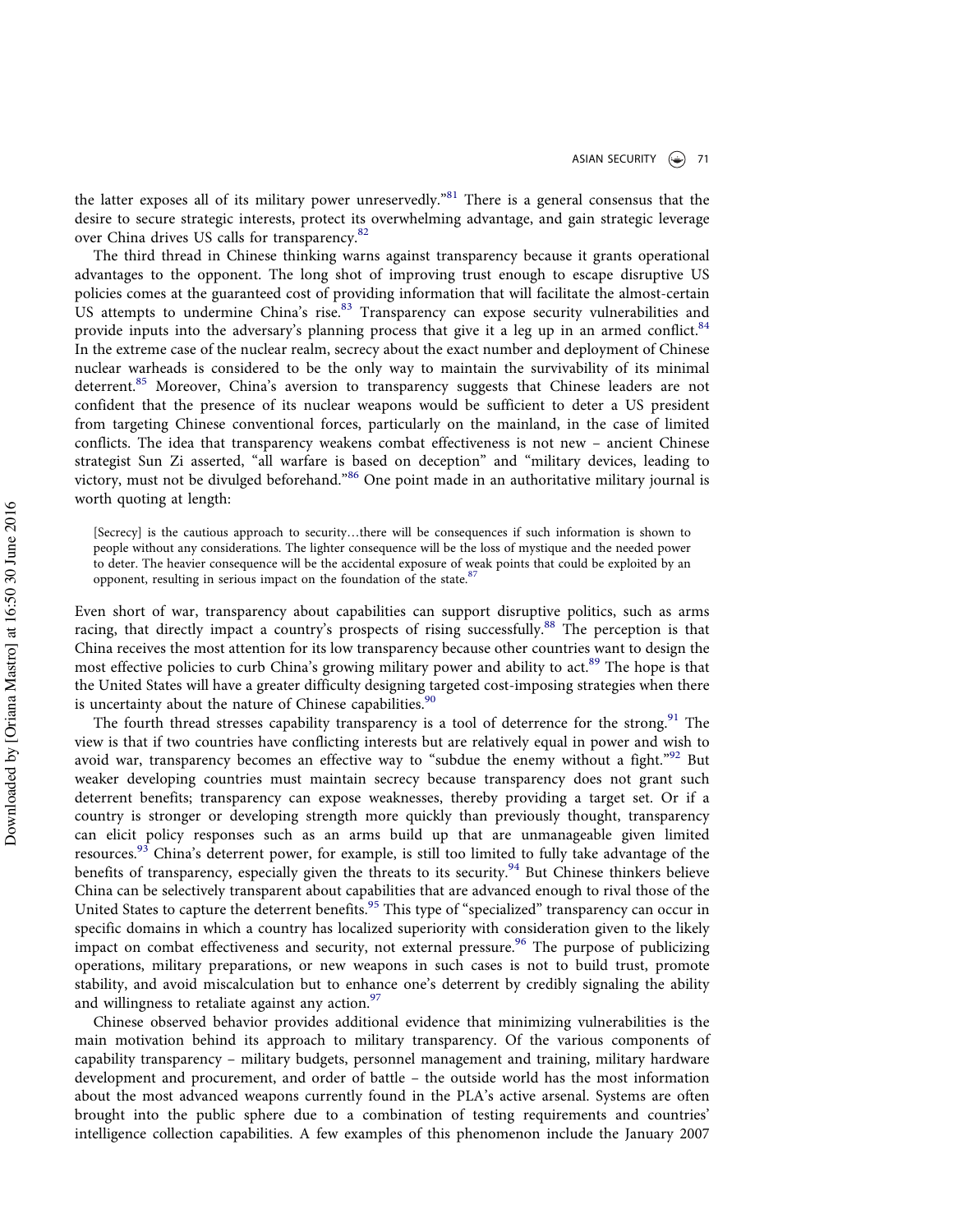## 72  $\odot$  0. S. MASTRO

ASAT test, January 2010 BMD test, the J-20 prototype tests, the January 2013 DF-21D test, and Wu-14 hypersonic glide vehicle flight tests. Efforts to create export demand can also engender greater information; at the  $10^{th}$  Zhuhai air show, for example, China conducted flight demonstrations of the Y-20, KJ-2000, KJ-200, and J-10 aircraft, ground demonstrations for 18 kinds of aviation equipment in active service and six ground-based systems.<sup>98</sup> For naval platforms that are particularly difficult to conceal due to size – for example the Jingdao (056) frigate, Liaoning (CV-16) aircraft carrier, Luyang III (052D) guided missile destroyer and Qingzhou mine sweeper – China has embraced pageantry with elaborate commissioning ceremonies and over the top propaganda videos to satisfy nationalistic audiences and warn weaker regional actors.<sup>99</sup> In short, for things it cannot hide, China has attempted to offset concomitant increases in its vulnerability by exaggerating its deterrent value.<sup>100</sup>

## Compensating with intent transparency

The vast majority of Chinese articles reviewed recognize there are tradeoffs associated with transparency and secrecy – transparency can bring with it many of the benefits the United States stresses, if managed well. But this openness can also bring danger, national disaster and can even threaten a country's existence.<sup>101</sup> Given the likelihood that a declining United States will adopt some sort of disruptive policies to stifle China's rise, it would be foolish for China to embrace military transparency while still in a relatively inferior position.<sup>102</sup> As the PLA Secrecy Committee (jiefangjun baomi weiyuanhui) affirms, external criticism will not drive China's position on military transparency; the military situation will determine what to reveal, when, and to whom. $103$  The minimal prerequisites for capability transparency are that the United States will not endanger China's security or attempt to reduce its combat effectiveness.<sup>104</sup> Until then, China needs to be vigilant about what information about its military affairs it reveals to the United States.

China is therefore unlikely to increase its capability transparency in a meaningful way until it perceives that it is approaching regional power parity with the United States. At the same time, leading Chinese academics, military strategists, and state-sponsored media providers demonstrate a deep understanding that this heightens anxiety about Chinese intentions, hurts its image, and provokes misunderstandings and miscalculations.<sup>105</sup> Consequently, many hope China can partly achieve the benefits of military transparency through corresponding increases in intent transparency.<sup>106</sup> To that end, China has incrementally expanded its military exchanges, established crisis hotlines, routinized public announcements of strategic intentions, boosted involvement in multilateral frameworks, and has begun issuing notifications of its military activities and exercises.<sup>107</sup>

China can improve intent transparency by keeping agreements, being actively involved in international regimes, and reiterating its strategic intention not to seek the expulsion of US forces from the region in the future.<sup>108</sup> China has also increased the number of joint exercises, conducting 31 bilateral or multilateral exercises or training events with foreign militaries in 2014 compared to an average of only seven per year during the previous decade.<sup>109</sup> Top Chinese leaders, including the past two ministers of defense, also point to military exchanges as critical evidence that China places great importance on the issue of military transparency and devotes itself to promoting mutual trust.<sup>110</sup> An additional series of measures to enhance intent transparency include establishing a MND website, spokesperson, and welcoming foreign correspondents – something that would have been "unimaginable" a decade earlier.<sup>111</sup> One major step occurred in November 2014 when President Obama and President Xi agreed to mutual reporting of any major military activities.<sup>112</sup>

Even as China goes down this path, many realize that relying mainly on improvements in intent transparency to create progress in military transparency has severe limitations. Most expect international pressure for China to be more open about its capabilities and future development plans to continue, if not grow, as Chinese power grows.<sup>113</sup> But given that increasing capability transparency is not an option, given that it would expose Beijing to great risk, and increases in intent transparency come at a relatively low cost, this becomes the logical strategy for any rising power to pursue.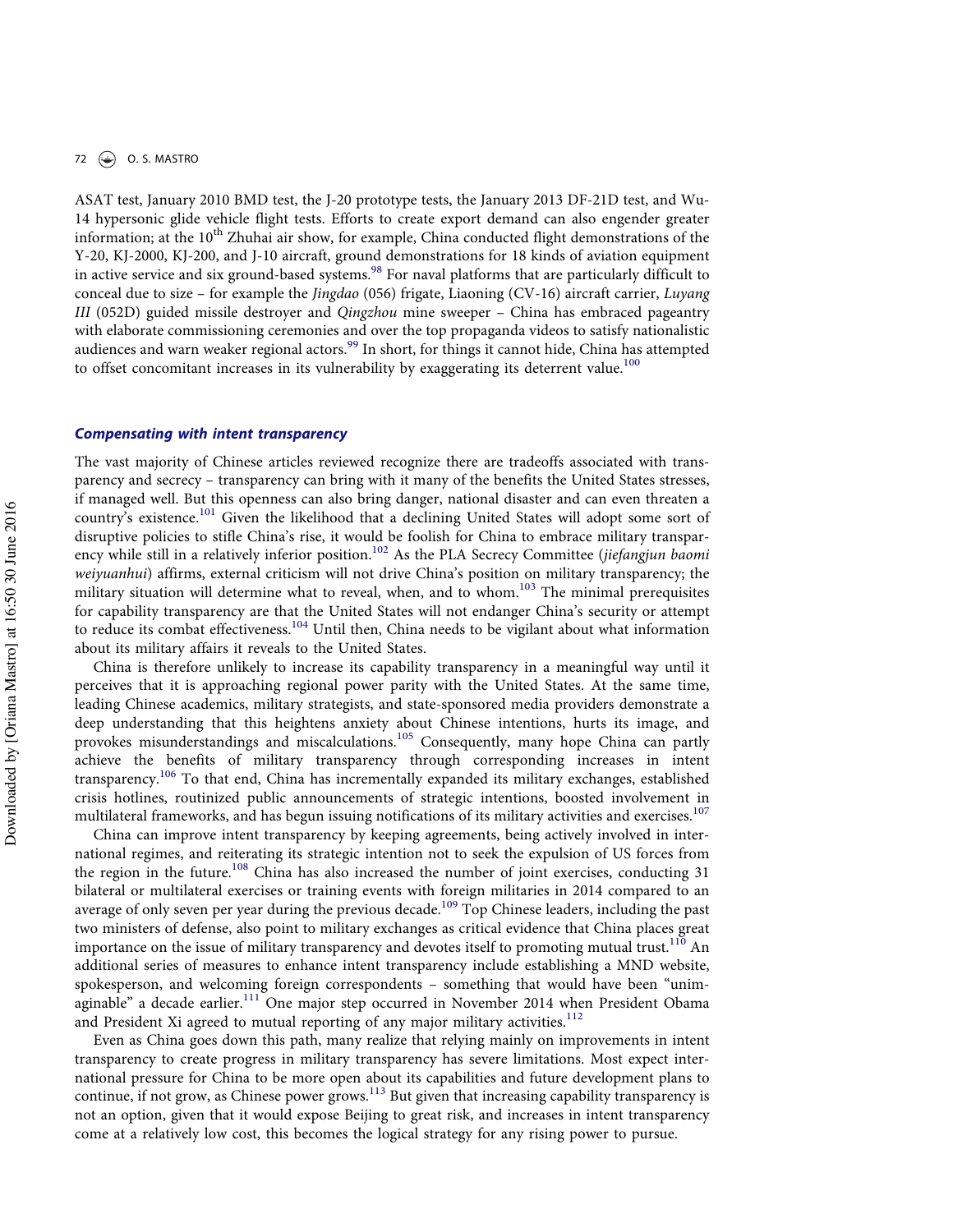## Theoretical contributions and future avenues for research

While informational approaches to security studies have led to important insights, scholarly understanding of what determines the degree and nature of private information in the international system is limited because the literature fails to take into account states' strategic choice of creating or revealing private information. This article provides preliminary evidence in the crucial case of China that the degree of vulnerability, determined by material factors, is the main consideration in decisions regarding military transparency and, therefore, the distribution of private information among major powers. The vulnerability hypothesis also posits a new reason for low transparency – to heighten overall uncertainty about the stage of a country's rise that complicates planning and delays action – that does not rely on an assumption that states feign either strength or weakness.<sup>114</sup> The vulnerability hypothesis adds a component to power transition theory by highlighting another aspect that makes the period before power shifts potentially dangerous: the uniquely high degree of incomplete information that hinders agreements short of war.

My findings also show a strong Chinese belief that in the shadow of a potential power transition, trends in relative power shape threat perceptions more so than assessments of intentions. Chinese writings also provide rationales for low transparency that are not unique to its political system or culture but could apply to any rising power. If China were opaque merely due to cultural or political preference for secrecy, the Chinese discussion about military transparency would be equally secretive and muted. The plethora of articles and debates on the topic suggests otherwise. This is not to deny the role of the domestic political system; given that democracies are less likely to fight each other than autocratic or mixed regime pairs, regime type could play a role in determining when the shift from low to high transparency occurs. For example, a democratic rising power facing a democratic great power may determine it needs lesser military capabilities to deter disruptive policies than other dyads, and therefore begin to embrace high military transparency at lower levels of power. Additionally, democracy's need for legislative approval of military budgets may generate a higher baseline for minimal transparency.

While this in-depth case study provides strong support for the vulnerability hypothesis in the case of China, future research needs to be done to determine the degree to which it explains the informational choices of past rising powers. The logic may also apply to other dyads that experience a higher than average propensity for conflict, such as rivalries. In those cases, scholars should pay close attention to whether and how the rising power's position on military transparency evolved as its relative power changed because the vulnerability hypothesis predicts that rising powers are likely to become more transparent about capabilities at the stage when the power gap is closing.115 Preliminary evidence suggests the case of Japan's rise is consistent with this logic. The vulnerability hypothesis would predict transparency at this stage because Japan believed it had surpassed the regional hegemons, Russia and China, in military power and had therefore safely navigated its most vulnerable period.<sup>116</sup> Japan was transparent about its capabilities at end of the 19th century, publicizing through writings and public war games its newfound naval power, its force of 50,000 men in Korea, and their domestically manufactured Murata magazine rifle.<sup>117</sup> It even made public the unified system of public finance it used to raise funds for its military.<sup>118</sup> Evidence also suggests that Japan's military transparency was largely driven by a desire to deter, not reassure; by providing accurate and credible information about its intentions and military capacity, Tokyo hoped to prevent disruptive Russian and Chinese responses, and compel both countries' acceptance of the new status quo.<sup>119</sup>

## Practical implications for US–China relations

There are three primary practical implications of this research that should inform policy. First, pressure and persuasion is insufficient to convince China to embrace capability transparency. Second, if the United States continues the push in spite of the low probability of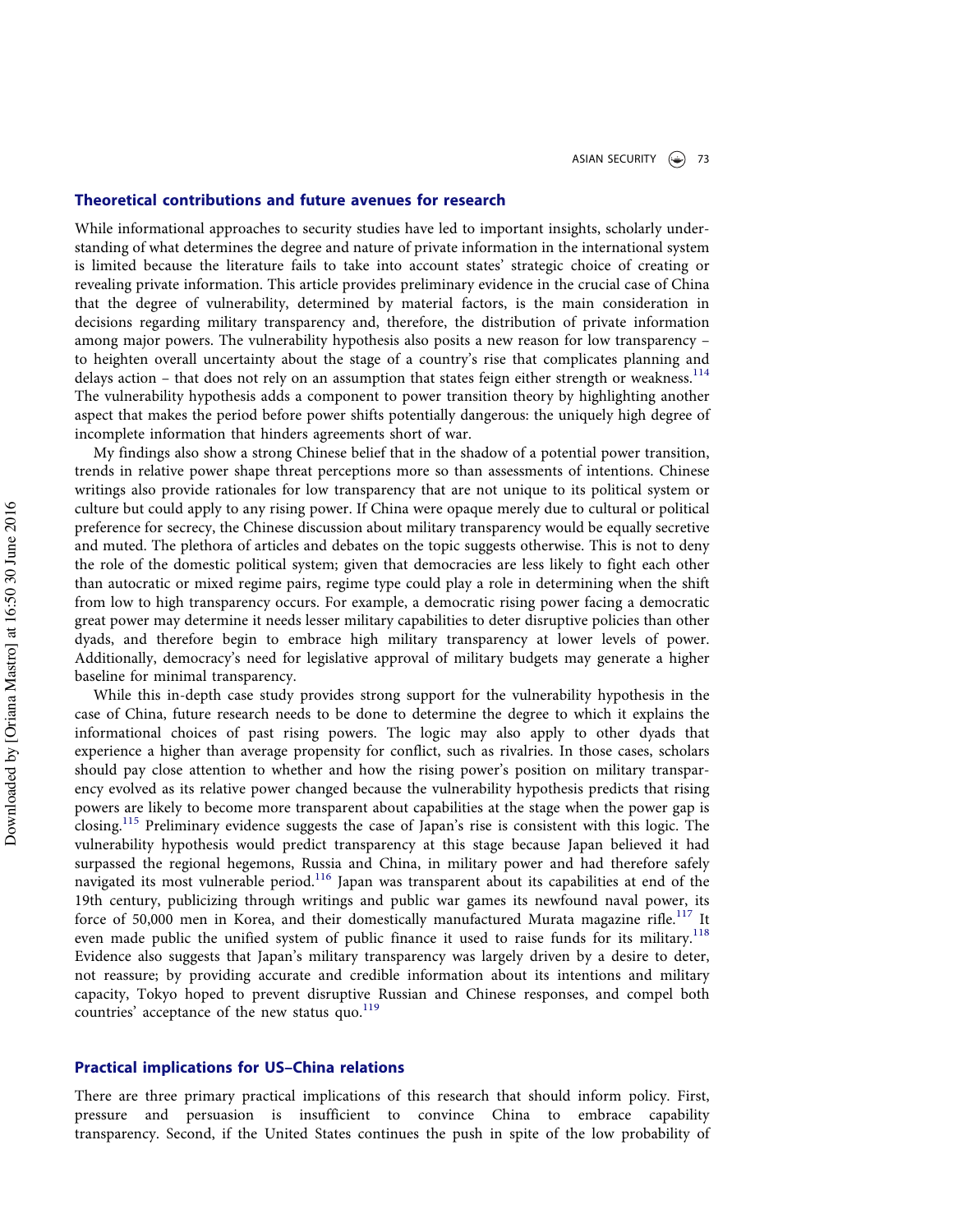## 74  $\left(\rightarrow\right)$  O. S. MASTRO

success, it should distinguish between capability transparency and intent transparency and not reward Chinese progress on each equally. Lastly, movement toward greater military transparency may actually foreshadow conflict, not cooperation.

The findings of this research suggest the current US policy of pressuring China to be more transparent about its military affairs has severe limitations. China has made some improvements in its military transparency due to US pressure but mostly in the low risk realm of intent transparency by releasing white papers or expanding military exchanges. While such progress should be lauded and further promoted, China will only embrace capability transparency when its leadership is confident its ability to fight is so great that the United States would be sufficiently deterred from action in any future contingency. This does not mean the United States should stop shaming Beijing on this score – maintaining the talking points about the need for greater transparency about its military budget, personnel management and training, military hardware RD&A, and order of battle may have public diplomacy benefits. Also, such complaints may be a way to express concern about Chinese military modernization without portraying US strategy as one of containment. But the current focus in US-China military exchanges on increasing Chinese military transparency and building strategic trust is misplaced, causing key military figures and academics to be overly confident in the potential impact of dialogue.<sup>120</sup> Moreover, concessions should not be made with hopes of inspiring reciprocity, a practice often used in agenda setting for high-level military exchanges with the Chinese. Instead, the goal of military-to-military relations should be to enhance predictability, to understand each other's standard operating procedures, and expand routine communication to manage the risk of accidents associated with frequent operational encounters.

However, if the United States maintains its talking points on military transparency in spite of the limitations, which may be politically necessary, interlocutors should at least distinguish between capability transparency and intent transparency to put more direct pressure on China to reveal specific elements of military power. Chinese thinkers demonstrate a belief that China can build strategic trust, control and manage risk, avoid miscalculation, and reduce suspicions sufficiently by continuing bilateral activities such as exchange visits, high-level meetings, and strategic consultations, as well as ship visits and joint exercises without the risks associated with embracing greater transparency about capabilities.<sup>121</sup> This increase in intent transparency is a positive step but does little to inform the United States about the nature, purpose, and trajectory of Chinese military capabilities – the fundamental aim of the transparency push. If the United States continues to emphasize transparency in its messaging without the distinction, it may grant political rewards to China disproportional to the actual concessions made, which could further weaken the impact of US political pressure.

Lastly, China may not provide greater information about its military affairs in the future for cooperative purposes such as to de-spiral or reassure. This research cautions that if China does work to achieve high levels of transparency, this is not necessarily a positive indicator of peaceful intentions and acceptance of the US-led world order. Instead, according to the vulnerability hypothesis, the more likely explanation is that China is confident in its relative power and hopes to show its strength to coerce or deter.<sup>122</sup> In other words, a shift towards transparency may presage a more assertive and aggressive China, rather than a more cooperative and friendly China. However, the good news is a shift towards greater transparency communicates the Chinese belief that it has reached local military parity with the United States, which given current trends, is likely to happen in the next ten years.<sup>123</sup> Until then, policymakers should understand that information about China's military capabilities found in the public realm does not present a comprehensive and objective picture of Chinese military capabilities. Instead, any information Beijing fails to hide, it attempts to mold to present its military in the most positive light to deter external actors and impress domestic audiences.

Shifting global power creates delicate and dangerous periods in international relations that are rarely navigated peacefully. I have argued that a rising power will prioritize policies that alleviate vulnerability to disruptive policies during such periods, choosing to shun military transparency even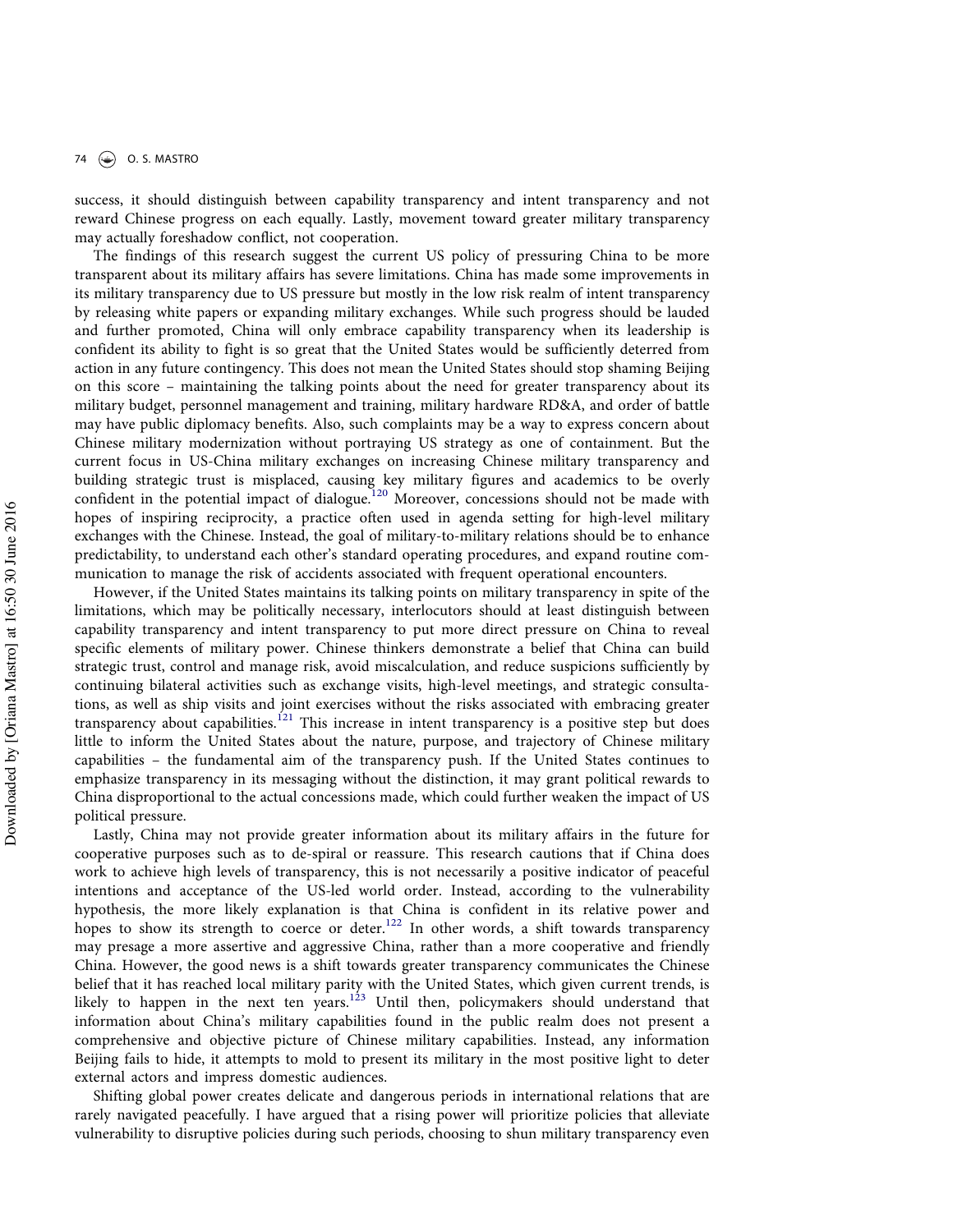if it heightens criticism and concern from the dominant power. Until the power gap closes, the rising power will protect as much as possible its private information about its capabilities. Thorough research convincingly demonstrates that Chinese behavior and strategic thought are largely consistent with this logic. The strategic calculations states make regarding military transparency impact the distribution of private information in the international system, and therefore its stability. The vulnerability hypothesis greatly enhances our understanding of these calculations; future research projects should assess the empirical validity of this model in cases of other rising powers, test the degree to which it is applicable beyond rising powers, and determine in greater specificity how much more states weigh capability transparency over intent transparency in their assessments.

## **Notes**

- 1. Office of the Secretary of Defense (OSD), Annual Report to Congress: Military and Security Developments Involving the People's Republic of China, 2013, p. I, hereafter cited as DoD China Report. Published by Office of the Secretary of Defense, U.S. Department of Defense. Available at http://www.defense.gov/Portals/1/ Documents/pubs/2013\_China\_Report\_FINAL.pdf
- 2. DoD China Report 2013, p. 13. Department of Defense (DoD), Quadrennial Defense Review, 2014, p. 4. Published by the Office of the Secretary of Defense, U.S. Department of Defense. Available at http://archive. defense.gov/pubs/2014\_Quadrennial\_Defense\_Review.pdf
- 3. Hillary Clinton, "America's Pacific Century," Foreign Policy, October 11, 2011. Available at http://foreignpolicy. com/2011/10/11/americas-pacific-century/; David Brunnstrom, "China's military secrecy justifies surveillance flights: U.S. official," Reuters, September 12, 2014. Available at http://www.reuters.com/article/us-usa-chinasurveillance-idUSKBN0H72KN20140913
- 4. Susan E. Rice, "America's Future in Asia," (Presented at Gaston Hall, Georgetown University, Washington, DC, November 20, 2013). Published by The White House, Office of the Press Secretary, November 21, 2013. Available at https://www.whitehouse.gov/the-press-office/2013/11/21/remarks-prepared-delivery-national-security-advi sor-susan-e-rice
- 5. Philip Dorling, "Chinese 'hiding military build-up,'" Sydney Morning Herald, January 7, 2011. Available at http:// www.smh.com.au/national/chinese-hiding-military-buildup-20110106-19hjc.html; Eliza Borrello, "China still key to future Defence strategy," Australian Broadcasting Corporation, May 8, 2013. Available at http://www.abc.net. au/news/2013-05-03/china-still-the-key-to-future-defence-strategy/4667084; Ankit Panda, "Shinzo Abe At World Economic Forum: 'Restrain Military Expansion in Asia,'" The Diplomat, January 23, 2014. Available at http:// thediplomat.com/2014/01/shinzo-abe-at-world-economic-forum-restrain-military-expansion-in-asia/; Japanese Ministry of Defense (MOD), Defense of Japan 2014, p. 4. Available at http://www.mod.go.jp/e/publ/w\_paper/ 2014.html
- 6. International Institute for Strategic Studies, The Military Balance 2015 (London: Routledge, 2015), p. 215–216; Samuel Perlo-Freeman, "Measuring Transparency in Military Expenditure: The Case of China," Policy Brief 2011 4, University of California Institute on Global Conflict and Cooperation, Northeast Asia Defense Transparency Project, October 2011. Academic paper published by UCSD. Available at http://escholarship.org/uc/item/0zk864f1#page-9 6; Craig Caffrey, "China's Defence Budget," in Jane's Defence Budgets, September 3, 2015. IHS Jane's 360, p. 4.
- 7. M. Taylor Fravel, "China's Search for Military Power," The Washington Quarterly Vol. 31, No. 3 (Summer 2008), p. 138; Thomas J. Christensen, "Shaping the Choices of a Rising China: Recent Lessons for the Obama Administration," The Washington Quarterly Vol. 32, No. 3 (Summer 2009), p. 100; Avery Goldstein argues that more information about an opponent's military capabilities increases crisis stability but only when leaders are only considering the use of conventional capabilities. Avery Goldstein, "First Things First: The Pressing Danger of Crisis Instability in U.S.–China Relations," International Security Vol. 37, No. 4 (Spring 2013), pp. 49–89.
- 8. See the literature reviewed in Charles L. Glaser, Rational Theory of International Politics: The Logic of Competition and Cooperation, (Princeton, NJ: Princeton University Press, 2010), pp. 272–277.
- 9. James D. Fearon, "Rationalist Explanations for War," International Organization Vol. 49, No. 3 (Summer 1995), pp. 379–414; Robert Powell, In the Shadow of Power: States and Strategies in International Politics (Princeton, NJ: Princeton University Press, 1999).
- 10. Charles L. Glaser, "The Security Dilemma Revisited," World Politics Vol. 50, No. 1 (October 1997), pp. 171–201.
- 11. Adam P. Liff and G. John Ikenberry, "Racing toward Tragedy? China's Rise, Military Competition in the Asia Pacific, and the Security Dilemma," International Security Vol. 39, No. 2 (Fall 2014), pp. 52–91.
- 12. John J. Mearsheimer, The Tragedy of Great Power Politics (New York: W.W. Norton & Co., 2001).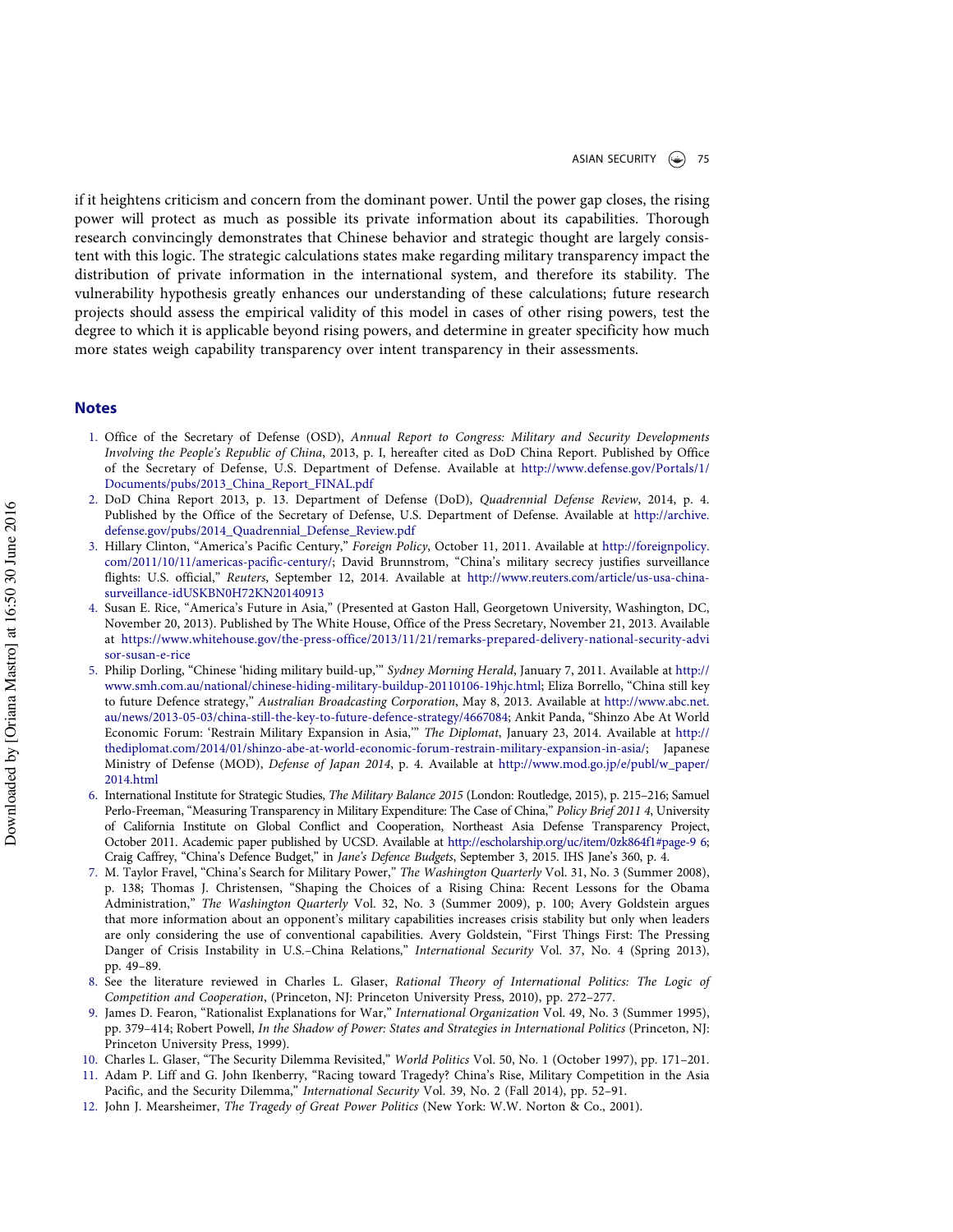## 76  $\left(\bigstar\right)$  O. S. MASTRO

- 13. DoD China Report 2013, p. 45. China's real military-related expenditure is substantially higher than reported possibly in the range of \$135 to \$215 billion. Jim Garamone, "Report Documents Chinese Military Power, Calls for Transparency," American Forces Press Service, May 25, 2007. Washington, DC: United States Department of Defense, American Forces Press Service. Available at http://archive.defense.gov/news/newsarticle.aspx?id=46183.
- 14. Michael Kiselycznyk and Phillip C. Saunders, "Assessing Chinese Military Transparency," Institute for National Strategic Studies (Washington, DC: National Defense University, 2010); Japanese MOD, Defense of Japan 2013, p. 8.
- 15. Kiselycznyk and Saunders, "Assessing Chinese Military Transparency," p. 26. Chinese media coverage argues that the defense white papers have released greater and more relevant information over time. See "Zhongguo shoufa zhuantixing guofang baipishu, tuokuan junshi touming fangshi" [China's First Special Topic Defense White Paper, Expand Methods of Military Transparency], Zhongxin wang [China News], April 16, 2013. Retrieved from http://www.chinanews.com/mil/2013/04-16/4734488.shtml; "Zhongguo jundui, gengjia touming" [The Chinese Military, More and More Transparent], Renmin ribao haiwai ban [People's Daily Overseas Edition], April 17, 2013. Retrieved from http://paper.people.com.cn/rmrbhwb/html/2013-04/17/content\_1226780.htm?div=-1.
- 16. DoD China Report 2013, p. 32.
- 17. One of the reasons given for the failure is the extremely conservative political culture of the CCP and closed and opaque policymaking system of the PLA. Liff and Ikenberry, "Racing toward Tragedy?" p. 90; David Shambaugh argues that Chinese leaders "do not appreciate the importance of defense transparency as a security-enhancing measure" because they have been "socialized in a military institution and political culture that prizes discipline and secrecy." David Shambaugh, "China's Military Views the World: Ambivalent Security," International Security Vol. 24, No. 3 (Winter 1999/2000), p. 55.
- 18. Parity in this context refers to an approximately equal conventional military balance in likely regional conflicts.
- 19. Chen Zhou, ed., Junshi Touming Lun [On Military Transparency], (Beijing, China: Zhongguo Remin Jiefangjun Chubanshe [PLA Press], 2013).
- 20. An institution under the Academy of Military Science, a research center under the Central Military Commission, publishes Zhongguo Junshi Kexue (China Military Science, hereafter CMS). The Chinese Foreign Ministry administers the China Institute of International Studies (CIIS), which publishes Guoji Wenti Yanjiu (Journal of International Studies, hereafter JIS) and China's Foreign Affairs University, which publishes Waijiao Pinglun (Foreign Affairs Review, hereafter FAR). Lastly, both Dangdai Yatai (Journal of Contemporary Asia-Pacific Studies, hereafter JCAPS) and Shijie Jingji yu Zhengzhi (World Economics and Politics, hereafter WEAP) are published by the Chinese Academy of Social Sciences (CASS), which is affiliated with the State Council.
- 21. Out of the 60 authors cited in this article, 24 were academics, six were top experts at Chinese state-affiliated think tanks, four were from Party organizations, 18 were from military organizations, and eight were reporters for state-sponsored media outlets. The academic authors are from major government-run Chinese universities. The military authors hail from institutions such as the Academy of Military Science, the Equipment, Command and Technology University (affiliated with the Second Artillery), and the General Armament Department.
- 22. Fearon, "Rationalist Explanations for War"; Robert Jervis, The Logic of Images in International Relations (New York: Columbia University Press, 1989).
- 23. Powell, In the Shadow of Power, p. 85.
- 24. Rationality assumes that a state understands the constraints and opportunities it faces in international politics and purposefully designs policies to promote its national interests in response. Glaser, Rational Theory of International Politics, p. 2.
- 25. Dan Lindley, Promoting Peace with Information (Princeton, NJ: Princeton University Press, 2007), p. 17; Bernard I. Finel and Kristen M. Lord, Power and Conflict in the Age of Transparency (New York: Palgrave, 2002), p. 3.
- 26. I do not include full secrecy or transparency on the scale because they are empirically nonexistent. For more on this reasoning, see Gary Goertz, Social Science Concepts: A User's Guide (Princeton, NJ: Princeton University Press, 2006), p. 10.
- 27. Finel and Lord, Power and Conflict in the Age of Transparency, p. 2.
- 28. Stephen M. Walt, "Alliance Formation and the Balance of World Power," International Security Vol. 9, No. 4 (Spring 1985), p. 12.
- 29. For an example of this, see James Fearon, "Signaling Foreign Policy Interests: Tying Hands versus Sunk Costs," The Journal of Conflict Resolution Vol. 41, No. 1 (February 1997), pp. 68–90.
- 30. U.S. Department of State Foreign Affairs Manual, Vol. 5 Handbook 3, TAGS/Terms Handbook, p. 4. Published by U.S. Department of State, authored by Records and Archives Management Division. Available at http://www. state.gov/documents/organization/89261.pdf.
- 31. Dan Reiter, How Wars End (Princeton, NJ: Princeton University Press, 2009).
- 32. Robert O. Keohane, After Hegemony: Cooperation and Discord in the World Political Economy (Princeton, NJ: Princeton University Press, 1984).
- 33. For a comprehensive review of the benefits of transparency, see Lindley, Promoting Peace with Information, Chapter 2.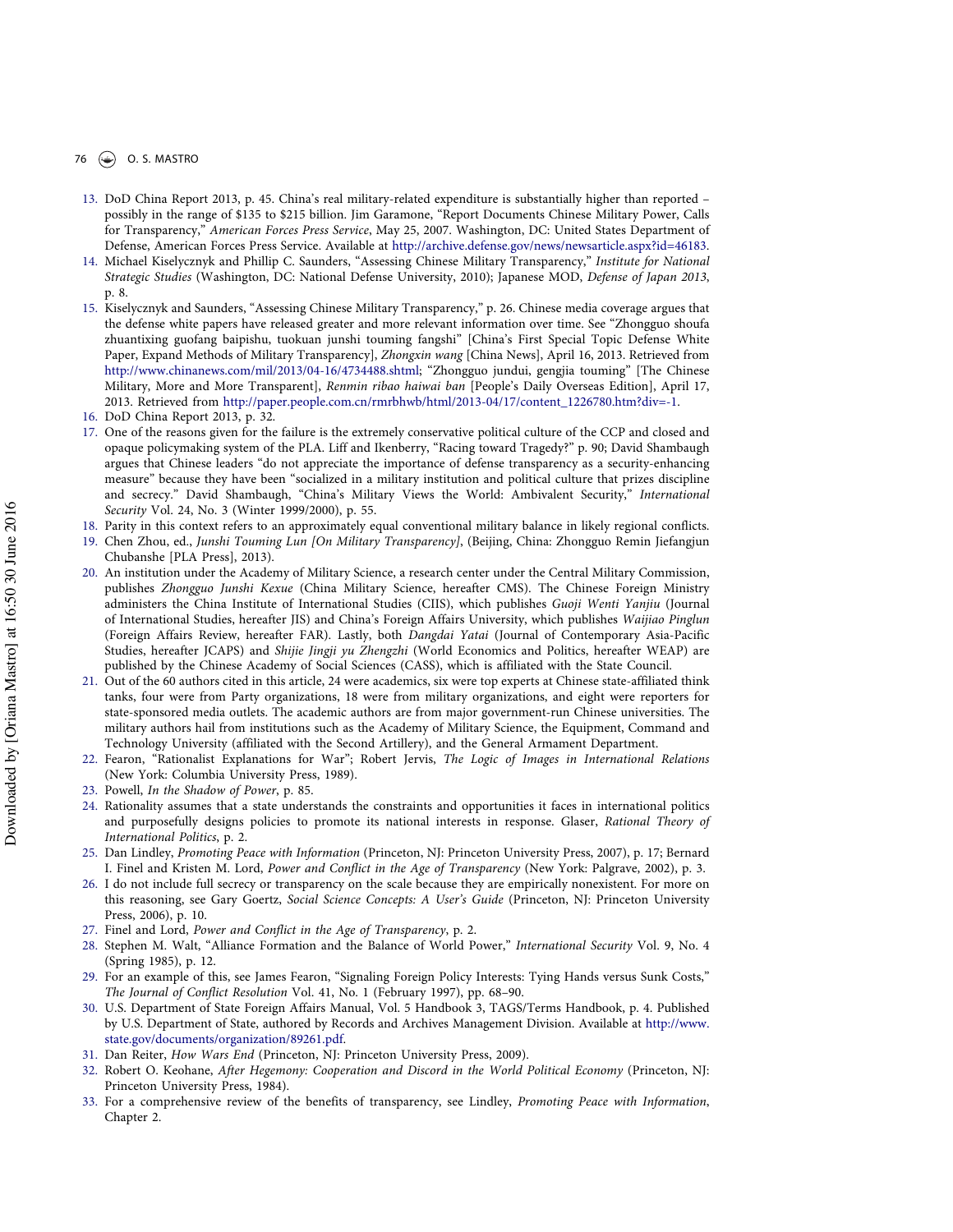- 34. James Fearon, "Domestic Political Audiences and the Escalation of International Disputes," American Political Science Review Vol. 88, No. 3 (September 1994), pp. 577–592; Kenneth A. Schultz, "Domestic Opposition and Signaling in International Crises," American Political Science Review Vol. 92, No. 4 (December 1998), pp. 829–844.
- 35. Finel and Lord, Power and Conflict, pp. 1–12.
- 36. Robert Jervis, "Cooperation Under the Security Dilemma," in Karen A. Mingst and Jack L. Snyder, eds., Essential Readings in World Politics, 3rd ed. (New York: Norton, 2008), pp. 346–359; Glaser, "The Security Dilemma Revisited," pp. 171–201.
- 37. Napoleon Bonaparte, "Napoleon on War," Available at http://www.napoleonguide.com/maxim\_war.htm.
- 38. Sun Zi, The Art of War, trans., Lionel Giles (Radford, VA: Wilder Publications, 2008).
- 39. Jervis, The Logic of Images.
- 40. Mearsheimer, The Tragedy of Great Power Politics.
- 41. Adam Meirowitz and Anne E. Sartori, "Strategic Uncertainty as a Cause of War," Quarterly Journal of Political Science Vol. 4, No. 3 (December 2008), pp. 327–352.
- 42. Fearon, "Rationalist Explanations for War;" Lindley, Promoting Peace with Information.
- 43. Jack Levy argues that the rising power is concerned in general that the declining hegemon will seek to prevent the deterioration of its position, including the use of force while circumstances are still favorable. Jack S. Levy, "Declining Power and the Preventive Motivation for War," World Politics Vol. 40, No. 1 (October 1987), p. 87.
- 44. For feigning strength, see Fearon, "Rationalist Explanations for War." For feigning weakness, see Branislav L. Slantchev, "Feigning Weakness," International Organization Vol. 64, No. 3 (Summer 2010), pp. 357-388.
- 45. Robert Gilpin, "The Theory of Hegemonic War," The Journal of Interdisciplinary History Vol. 18, No. 4 (Spring 1988), p. 592.
- 46. Mearsheimer, The Tragedy of Great Power Politics; Powell, In the Shadow of Power, p. 85.
- 47. Levy, "Declining Power and the Preventive Motivation for War," p. 96.
- 48. When the offense has the advantage, it is easier to destroy the other's army and take its territory than to defend one's own; when the defense has the advantage, it is easier to protect and hold than to move forward, destroy, and take. Transparency may allow countries to escape the security dilemma, but only if the defense has the advantage, countries can distinguish between offensive and defensive weapons, and countries are building mainly defensive weapons. Jervis, "Cooperation Under the Security Dilemma."
- 49. Keir A. Lieber, "Grasping the Technological Peace: The Offense–Defense Balance and International Security," International Security Vol. 25, No. 3 (Summer 2000), pp. 80–81.
- 50. All 13 major wars or crises from 1600 to 1945 were initiated by a state fearing decline. See Dale C. Copeland, The Origins of Major War (Ithaca, NY: Cornell University Press, 2000), p. 2. For an argument that the weaker but rising power initiates the war, see A. F. K. Organski and Jacek Kugler, The War Ledger (Chicago, IL: University of Chicago Press, 1980).
- 51. Robert Jervis, Perception and Misperception in International Politics (Princeton, NJ: Princeton University Press, 1976), p. 64.
- 52. Geoffrey Blainey, The Causes of War (New York: The Free Press, 1973); Stephen Van Evera, Causes of War: Power and the Roots of Conflict (Ithaca, NY: Cornell University Press, 1999).
- 53. Glaser, "The Security Dilemma Revisited," p. 175.
- 54. Liff and Ikenberry, "Racing Toward Tragedy?" p. 90.
- 55. Only about 80 percent of the gathered sources contained specific and relevant information on Chinese thinking on military transparency. Out of those, only 64 unique sources are cited here because of redundancy and space constraints.
- 56. Qin Yaqing, "Wuzhengfu wenhua yu guoji baoli-daguo de qiangxing jueqi yu heping fazhan" [The Culture of Anarchy and International Violence—The Forceful Rise and Peaceful Rise of Great Powers], Zhongguo shehui kexue [Social Sciences in China] No. 5 (2004), pp. 53–56. In 2007 a whole section of China Military Science was dedicated to evaluating the strategic choices of rising powers. See "Strategic Choices of the Rise of World Powers," CMS Vol. 20, No. 3 (2007), pp. 39–85.
- 57. Zhang Wenmu, "Daguo jueqi de luoji" [The Logic of Great Power Rise], Zhongguo shehui kexue [Social Sciences in China] No. 5 (2004), pp. 61–63; Yan Xuetong, "Heping jueqi yu baozhang heping-jianlun zhongguo jueqi de zhanlue yu zhengce" [Peaceful Rise and Ensuring Peace-A Brief Note on the Strategy and Policy of China's Rise], JIS Vol. 4, No. 3 (2004), pp. 12–16; Li Xiaodong, "Daguo jueqi anquan zhanlue de lishi kaocha" [Historical Review of Security Strategy of the Rise of World Powers], CMS Vol. 20, No. 3 (2007), pp. 39–49.
- 58. Zhanluexue [The Science of Military Strategy], (Beijing: Academy of Military Science Press, 2013), p. 100.
- 59. Yan Xuetong, "Heping jueqi;" Wu Xianxiang and Gao Yiqun, "Xianfa zhiren yu meiguo baquan" [Preemptiveness and US Hegemony], CMS Vol. 18, No. 1 (2005), pp. 134–138.
- 60. Zhou Fangyin, "Taoguang Yanghui yu Liangmian xiazhu Zhongguo jueqi guocheng zhong de zhongmei zhanlue hudong" [Hiding Capabilities and Developing Strengths and Hedging Bets: Strategic Interactions in US–China Relations and China's Rise], JCAPS Vol. 13, No. 6 (2011), pp. 8–9; Li, "Daguo jueqi anquan zhanlue;"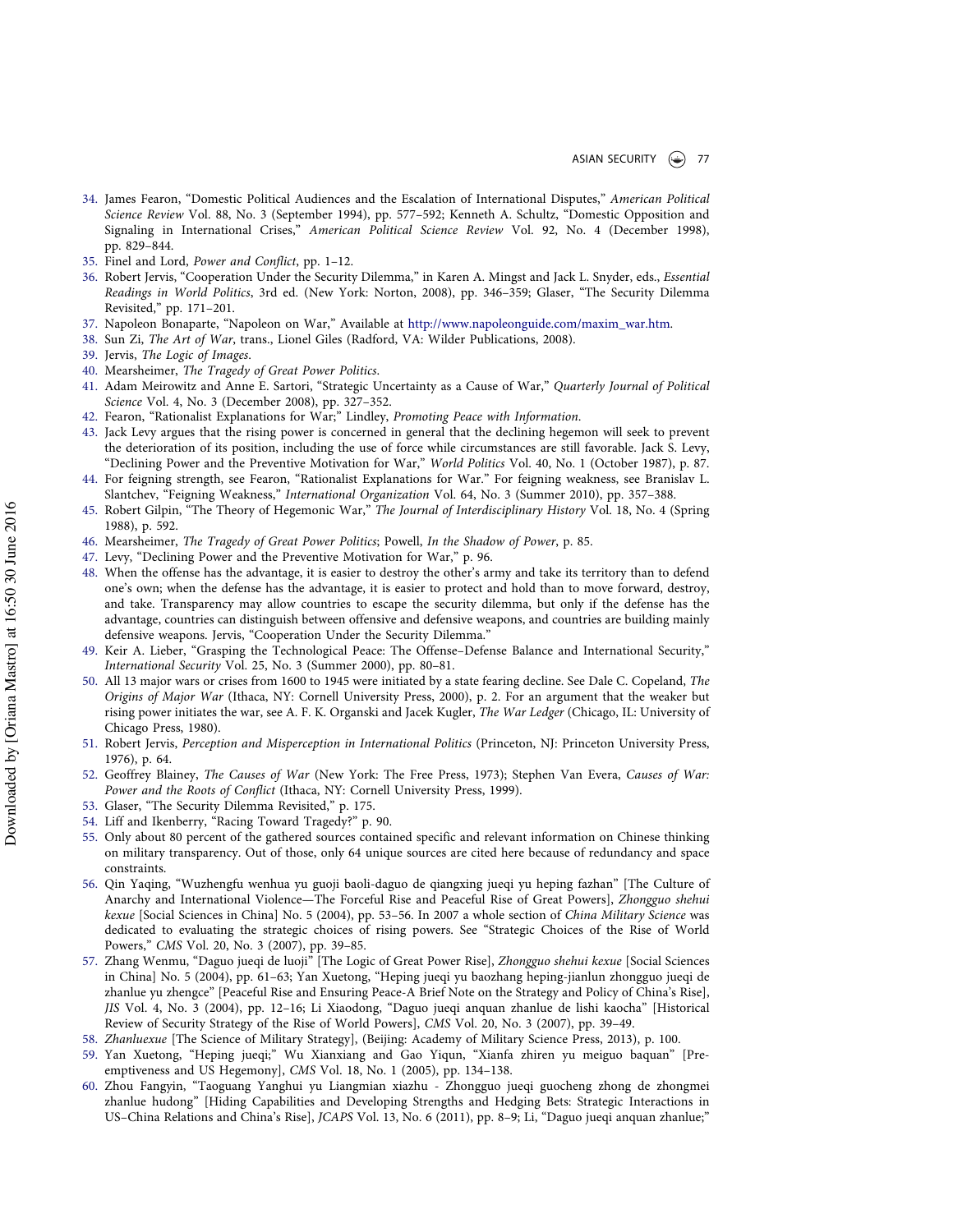78  $\left(\bigstar\right)$  O. S. MASTRO

Wang Jisi, "China's Search for Stability with America," Foreign Affairs Vol. 85, No. 5 (September/October 2005), pp. 39–48.

- 61. Qin Yaqing, "Shijie geju yu zhongguo de heping jueqi" [The International System and China's Peaceful Rise], Dangjian [Party Construction] No. 5 (2004), pp. 11–12.
- 62. Wang Jisi, "Meiguo baquan yu Zhongguo jueqi" [American Hegemony and China's Rise], FAR Vol. 84, No. 5 (2005), pp. 13–16; Zhao Lingmin, "Leguan kandai zhongmei guanxi" [Optimism in Assessing China–US Relations], FAR No. 21 (2008), pp. 50–53. Some attack Wang for his moderate views, see Henry C. K. Liu, "China's Misguided 'Experts on the US,'" Asia Times, May 2, 2007. Retrieved from http://www.atimes.com/ atimes/China/IE02Ad01.html.
- 63. Yan Xuetong, "Heping jueqi." Others were hopeful that the presence of nuclear weapons and positive trends in the US–China economic relationship would dampen conflictive tendencies. Hao Yufan, "Yong dazhanlue sikao Zhongmei guanxi" [Sino-American Relations and China's Grand Strategy], Meiguo wenti yanjiu [Fudan American Review] Vol. 2, No. 1 (2012), p. 8. The impact of nuclear weapons on transparency is addressed in the implications section.
- 64. Hao, "Yong dazhanlue sikao zhongmei guanxi," p. 2; Yuan Peng, "Dui Zhongmei guanxi weilai fazhan de zhanlue sikao" [Strategic Thinking on the Future Sino-American Relationship], Xiandai guoji guanxi [Contemporary International Relations] No. 1 (2010), p. 69; Fan Jishe, "Meiguo duihua zhanlue de piaolue: shiying yihuo fangfan" [US's Strategy Towards China: Adaption or Precaution?], FAR No. 1 (2013), pp. 76–77; Tang Jian, "Quanli zhuanyi yu zhanzheng: guoji tixi, guojia moshi yu Zhongguo jueqi," [Power Shift and War: the International System, National Model, and China's Rise], JCAPS No. 3 (2014), pp. 92–93.
- 65. Yang Yuan, "Jueqiguo ruhe yu baquanguo zhengduo xiaoguo? jiyu gudai dongya lishi de anli yanjiu" [How Does a Rising Power Struggle for Small Powers against a Hegemonic Power? – Case Studies Based on Ancient East Asian History], WEAP No. 12 (2012), p. 34.
- 66. Hu Bo, "Zhongmei dongya haishang quanli heping zhuanyi: fengxian, jihui ji zhanlue" [The Peaceful Transition of Maritime Power in East Asia between China and the US: Risks, Opportunities and Strategy], WEAP No. 3 (2013), pp. 31–32, 34.
- 67. Wang Jisi, "The Case for Restraint: Comments and Responses," The American Interest, November 1, 2007; Sun Xuefeng and Wang Haibin, "Zhongguo huoqu quanqiu shiyou ziyuan de zhanlue xuanze," (China's Strategic Options at Tapping the World's Crude Oil Resources), JCAPS No. 1 (2010), p. 23. Retrieved from http://www. the-american-interest.com/2007/11/01/the-case-for-restraint/article.cfm?Id=340&MId=16.
- 68. Yang Kai, "Zhongmei junshi jiaoliu yu anquan huxin jizhi jianshe pingxi," [On Building Institutional Mechanisms for Greater China–US Cooperation in Military Exchanges and Security Mutual-Trust], WEAP No. 4, (2009), pp. 62–64; Zhou Fangyin, "Zhongmei xinxing daguo guanxi de dongli, lujing yu qianjing," [The Motives, Paths, and Future of Sino-American New Type of Great Power Relations], JCAPS No. 2 (2013), pp. 15–16.
- 69. Zhu Feng, "Zhongmei zhanlue jingzheng yu dongya anquan zhixu de weilai" [China–US Strategic Competition and the Future of East Asian Security Order], WEAP No. 3 (2013), pp. 12, 14, 23–24. The challenge is understood as not only as a military one but also economic and ideological. See Fan, "Meiguo duihua zhanlue de piaolue," pp. 76–77.
- 70. Not one Chinese source argued that transparency would be sufficient to address anxiety associated with power transitions. The United States is unlikely to easily accept new countries into the great power club. Chen Zhou, Junshi Touming Lun, p. 327; Ruan Zongze, "Zhongmei mianlin jianli xinxing daguo guanxi de lishi jiyu" [China and the US are Encountering a Historical Opportunity to Build a New Type of Great Power Relations], JIS No. 6 (2012), pp. 25–27; Cao Wenzhen and Ding Yi, "Zhongguo jueqi yu shijie zhixu de chongsu – jianlun Zhongmei quanli zhuanyi xia de chongtu yu baorong" [The Rise of China and the Reshaping of the World Order – Focus on the Conflict and Tolerance under the Transfer of Power between US and China], Taipingyang xuebao [Pacific Journal] Vol. 21, No. 3 (2013), p. 23.
- 71. Chen Zhou, Junshi Touming Lun, p. 103.
- 72. Chen Zhou, Junshi Touming Lun, pp. 207, 327. Zhou Fangyin, "Taoguang Yanghui," p. 14; Cao and Ding, "Zhongguo jueqi yu shijie zhixu de chongsu," p. 29; Shi Qingren and Zhou Lin, "Qianxi junshi touming" [Brief Analysis on Military Transparency], Zhongguo guofang bao [China National Defense News], April 2, 2009.
- 73. Wang Haifeng and Wang Jing, "Lengzhan hou Zhongmei junshi jiaoliu yu hezuo" [China–US Military Exchange and Cooperation After the End of the Cold War] WEAP, No. 3 (2006), pp. 90–91.
- 74. Yan Xuetong, "The Rise of China and its Power Status," Chinese Journal of International Politics Vol. 1, No. 1 (2006), pp. 5–33; Li, "Daguo jueqi anquan zhanlue;" Liu Jianfei, "Suzao Zhongguo Meiguo duihua zhanlue xin Dongxiang" [Molding China: New Trends in US China Policy], Zhongguo dangzheng ganbu luntan [Chinese Party-State Cadre Forum] No. 3 (2006), pp. 33–35.
- 75. Chen Zhou, Junshi Touming Lun, p. 103.
- 76. Song Dexing, "Zhanlue xianshi zhuyi Zhongguo dazhanlue de yizhong xuanze" [Strategic Realism An Option for China's Grand Strategy], WEAP No. 9 (2012), p. 9.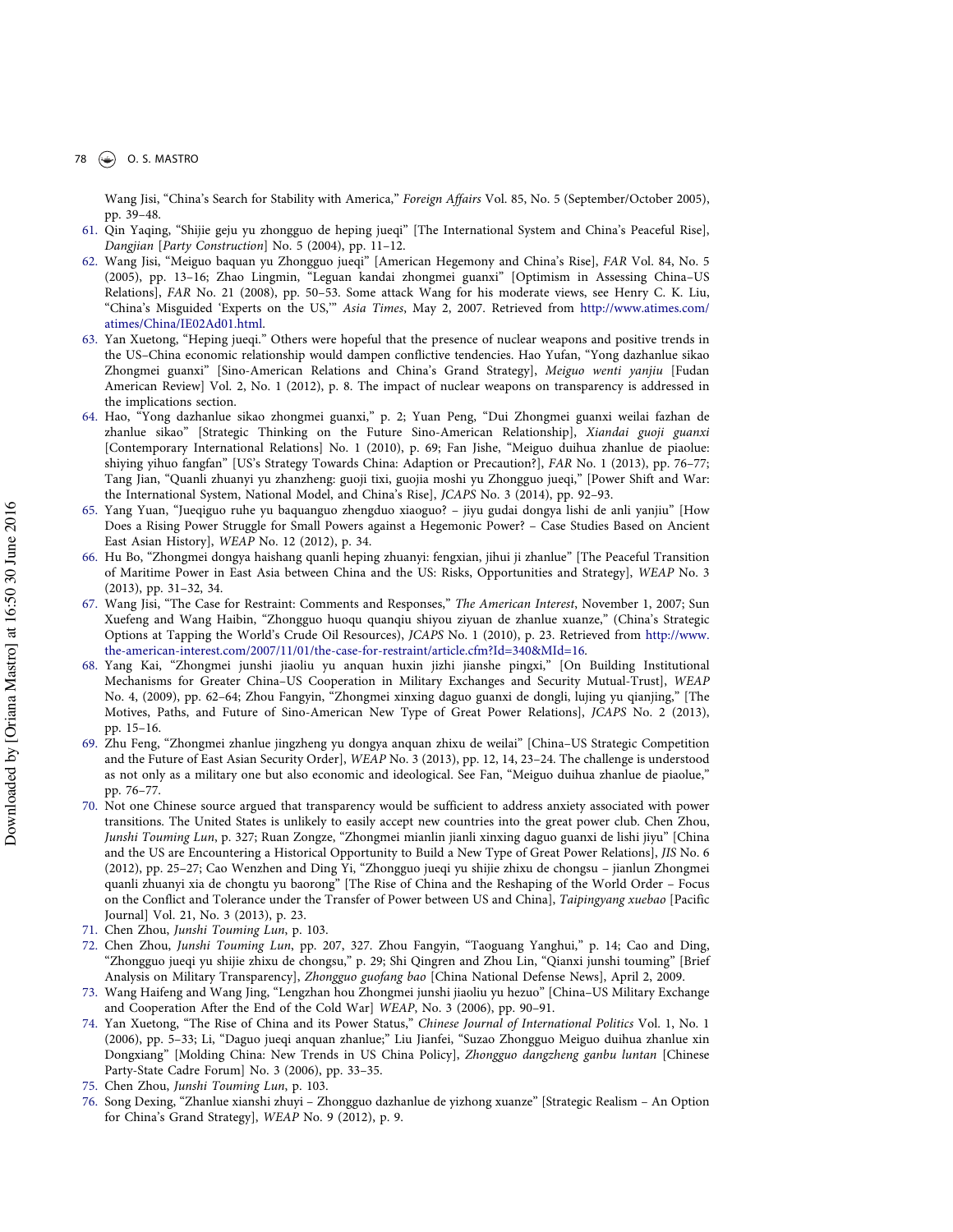- 77. Chen Jian, "Shilun xinxing daguo guanxi" [On a New Type of Great Power Relations], JIS No. 6 (2012), pp. 15–16; Hao, "Yong dazhanlue sikao zhongmei guanxi," pp. 4, 6-7; Yan Xuetong, "The Rise of China in Chinese Eyes," Journal of Contemporary China Vol. 10, No. 26 (2001), p. 36.
- 78. This is especially the case in the nuclear realm. See Teng Jianqun, "Zhongmei he lingyu duihua de huigu yu zhanwang," [An Assessment and Forecast of Past Sino-American Exchanges in the Nuclear Realm], JIS No. 3 (2011), p. 28.
- 79. Chen Zhou, Junshi Touming, Lun, p. 138.
- 80. Iraq is often given as an example of this phenomenon. Shi and Zhou, "Qianxi junshi touming;" Li Xuejiang, "Guoji guancha Zhongguo buke bei mei junshi touming suo huyou" [China Should not be Deceived by US's Demand of Military Transparency], Renmin ribao [People's Daily], November 3, 2009. Retrieved from http:// world.people.com.cn/GB/157578/10310343.html.
- 81. Xu Jia, "Issues of Military Transparency," China Daily, August 1, 2008.
- 82. Yan Yongchun, "Gaosu ni yige zhenshi de 'junshi touming'" [Let Me Tell You the Truth about 'Military Transparency'], Zhongguo guofang bao [China National Defense News], January 14, 2013. Retrieved from http://blog.sina.com.cn/s/blog\_4164ae6f0101577i.html; Xu and Han, "Meiguo junshi touming zhengce," pp. 83–84, 89–90; Wang Changqin, "Zhuanjia tan 'junshi touming': ba 'zhiqing' yu 'zhimi' fenkai" [Experts Discuss 'Military Transparency': Separate 'Knowing the Situation' from 'Knowing Secrets'], Zhongxin wang [China News], November 18, 2011. Retrieved from http://www.chinanews.com/gn/2011/11-18/3469073.shtml; "Jieyi shihuo: qianxi junshi touming" [Explaining Points of Confusion: A Brief Analysis on Military Transparency], Zhongguo guofang sheng [National Defense Students of China], April 15, 2009.
- 83. Or in the words of the People's Daily, to be transparent but still fail to credibly communicate your peaceful strategic intentions (touerbuming) is the scariest situation. Chen Ce, "Renmin Ribao." Some authors do contend that Beijing should reform the foreign policy process to make it less opaque. Wang Rihua, "Zhongguo chuantong de guojia jian xinren sixiang jiqi qishi" [Inspirations from Traditional Chinese Thoughts on Trust between States], WEAP No. 3 (2011), pp. 119–121. Retrieved from http://www.guofangsheng.com/show.aspx?id= 3686&cid=37.
- 84. "Jieyi shihuo;" Chen Ce, "Renmin Ribao." While this is the case across all countries, the risk that countries will use information to find weak links to exploit is more severe for the weaker party. Chen Zhou, Junshi Touming Lun, p. 138.
- 85. Teng, "Zhongmei he lingyu duihua," pp. 18, 26–29.
- 86. Sun Zi, The Art of War.
- 87. Ding Chunguang and Ma Gensheng, "Youxiao kongzhi linghuo shiren lun zhongda junshi xinxi de chuanbo kongzhi" [Effective Control, Flexible Demonstration – on the Dissemination and Control of Important Military Information], Junshi Jizhe [Military Correspondent] No. 4 (2011), p. 42.
- 88. Teng Jianqun, "Lun Zhongguo de junshi touming du" [On China's Military Transparency], JIS No. 3 (2009), p. 51. The logic applies even more strongly in the nuclear realm where more information could influence US spending priorities in ways that make it harder for China to gain advantages without spending itself into the ground.
- 89. Chen Zhou, Junshi Touming Lun, pp. 100–101. For example, the United States may leverage international regimes to weaken the power and influence of China. See Zhou Fangyin, "Zhongmei xinxing daguo guanxi," p. 23.
- 90. Chen Zhou, Junshi Touming Lun, p. 310.
- 91. Chen Zhou, Junshi Touming Lun, pp. 38, 137–138, 216.
- 92. Shi Qingren and Li Xuejun, "Zhongguo junshi touming de lishi qiyuan ji fanzhan tanxi" [The Historical Origins and Development of Chinese Military Transparency], Guanzi xuekan [Guan Zi Journal] No. 4 (2009), p. 96. 93. Chen Zhou, Junshi Touming Lun, p. 101.
- 94. "Zhongguo junshi touming buwei quyue xifang yulun," [Chinese Military Transparency is not Something Used to Please Western Public Opinion], Zhongguo jun wang [China Military Online], April 18, 2013. Available at http://txjs.chinamil.com.cn/junshity/2013-04/18/content\_5304091.htm.
- 95. Shi and Li, "Zhongguo junshi touming, pp. 96–97.
- 96. Chen Zhou, Junshi Touming Lun, p. 321.
- 97. Chen Zhou, Junshi Touming Lun, pp. 137–138.
- 98. Ken Allen, "China's Air Force Foreign Relations Program and Implications for Interaction with the U.S. Air Force," Foreign Area Office Association Journal of International Affairs, March 3, 2015.
- 99. For a video example, see "Huguo liqi: jiexi zhongguo 052D daodan quzhujian" [A Honed Weapon for National Defense: An Analysis of China's 052D Missile-equipped Destroyer], Junqing jiema, March 22, 2014. Available at http://v.ifeng.com/v/ hglqjxzgddqzj/#0127bccb-bb74-48ff-a11e-9a8a8b523f19. On the domestic public dimension, see Isaac B. Kardon, "China's Emerging Debate on Military Transparency," China Brief Vol. 10, No. 18 (September 10, 2010). Available at http://www.jamestown.org/programs/chinabrief/single/?tx\_ttnews%5Btt\_news %5D=36811&tx\_ttnews%5BbackPid%5D=25&cHash=2a2ff14868#.VuBZi\_krJQJ.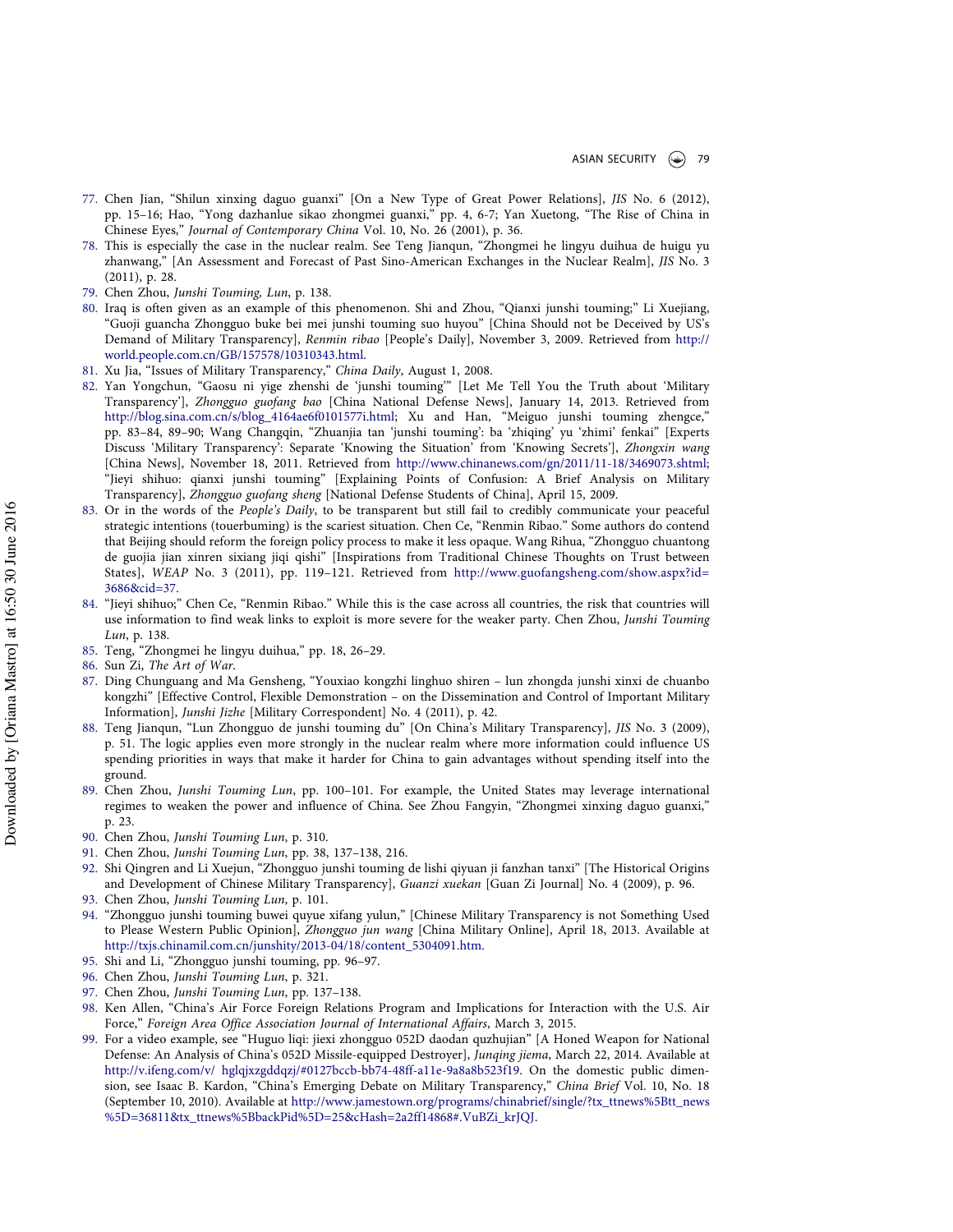- 80  $\left(\bigstar\right)$  O. S. MASTRO
- 100. The ancient Chinese saying, "the gentleman draws the bow without discharging the arrow as a warning" captures this idea. Ding and Ma, "Youxiao kongzhi linghuo shiren," p. 42.
- 101. Select examples include: Wu Xiaoming and Xu Weidi, "Junshi touming yu anquan huxin" [Military Transparency and Mutual-Trust in the Security Realm], Xiandai guoji guanxi [Contemporary International Relations] No. 12 (2005), pp. 49–56; Luo Yuan, "Zhongguo junshi 'yangguanghua'" [The Sunnyization of Chinese Military Affairs], Guancha [Outlook] No. 37 (2007), pp. 42–43.
- 102. Wang Changqin, "Zhuanjia tan 'junshi touming.'" One writer puts it more bluntly, arguing, "it would be foolish to fully adhere to US calls for transparency given that the United States is preparing for a possible military confrontation with China." Xu Jia, "Junshi toumingdu yu Zhongmei junshi huxin" [Military Transparency and Mutual Trust between China and the United States], Heping yu fazhan [Peace and Development] Vol. 104, No. 2 (May 2008), p. 17.
- 103. Xu Chen, "Baofang jiehe tuchu zhongdian: 2013 nian guofang baipishu toushe jundui baomi gongzuo xin dongxiang" [2013 Defense White Paper Reflects New Trends of Military Secret Service], Baomi gongzuo, No. 4 (2013), p. 35. Available at https://www.fas.org/sgp/crs/natsec/RL32496.pdf.
- 104. Luo, "Zhongguo junshi 'yangguanghua;'" Xu Chen, "Baofang jiehe tuchu zhongdian."
- 105. Chen Zhou, Junshi Touming Lun, pp. 101, 137, 310; Su Yincheng, "Zhongguo jundui: geng kaifang, geng touming, geng zixin" [Chinese Military: More Open, More Transparent, More Confident], Qiushi lilun wang, October 24, 2012; Yan Yongchun, "Huxin rang shijie geng anquan - 'junshi touming lun' pingjie" [Mutual-Trust Makes the World More Secure – A Review on 'The Theory of Military Transparency'], Junying wenhua tiandi No. 4 (2013), pp. 43–44.
- 106. Guo Rui, "Xifang guojia zhuliu meiti 'Zhongguo guofang touming du' baodao yanjiu" [A Study on Western Mainstream Media's Reports on 'China's National Defense Transparency'], JCAPS No. 2 (2012), p. 47; Wang and Wang, "Lengzhan hou Zhongmei junshi," p. 92; For more on the difference between intent transparency and military (capabilities) transparency, see Wu and Xu, "Junshi touming yu anquan huxin."
- 107. Xu Hui and Han Xiaofeng, "Meiguo junshi touming zhengce jiqi dui Zhongguo de yingxiang" [The Impact of American Military Transparency Policy on China], FAR No. 2, (2014), pp. 91–92; Chen Ce, "Renmin Ribao: Zhongguo junshi toumingdu dabu maijin, xiang shijie zhan heping chengyi" [People's Daily: Great Leaps in Chinese Military Transparency, A Peaceful Gesture to the World], Xinhua, July 5, 2011; Chen Zhou, "Junkeyuan zhuanjia: Zhongguo junshi touming zhiduhua jianshe chengxiao xianzhu" [Expert at the Academy of Military Science: Great Success has been Achieved in Institutionalization of Military Transparency], Zhongxin wang [China News], January 17, 2012; Sun Xianghua, "Zhongguo xin waijiao: yige lingdaoli de jieshi moxing" [China's New Diplomacy: an Explanatory Model of Leadership], FAR No. 2 (2010), p. 110.
- 108. Shi and Li, "Zhongguo junshi touming de lishi qiyuan," pp. 94–97; Xu and Han, "Meiguo junshi touming zhengce," pp. 91–92.
- 109. "Chinese military exercises create records in 2014," China Military Online, December 17, 2014. Retrieved from http://english.chinamil.com.cn/news-channels/china-military-news/2014-12/17/content\_6273930.htm.
- 110. Chang Wanquan: gongtong nuli cujin yatai diqu junshi guanxi lianghao fazhan," [Chang Wanquan: Cooperate to Facilitate the Positive Development of Military Relations in Asia-Pacific], Xinhua wang [Xinhua Online], (Nov. 21, 2014). Available at news.xinhuanet.com. Hu Yinan, "Visit to U.S. Aims to Ease 'Misgivings' between Militaries," China Daily, May 5, 2012. Retrieved from http://www.chinadailyasia.com/news/2012-05/05/content\_ 113591.html.
- 111. Zhang Tao, ed., "Interview with Guan Youfei, director of Foreign Affairs Office of MND," China Military Online, April 17, 2013. Retrieved from http://news.xinhuanet.com/mil/2013-04/16/c\_124589335.htm; "Guofangbu fayanren huanyou xinwen shiwu juzhang jianren," [Defense Ministry's Director of News Bureau has Taken on the Role of Press Secretary], Xinlang junshi [Sina Military], June 23, 2010. Retrieved from http://mil.news.sina.com. cn/2010-06-23/1404597670.html.
- 112. Promoting a new type of major power relations is also part of efforts to clearly communicate Chinese peaceful intentions. Yao Jianing, ed., "2014 zhongguo jundui waijiao shida tupo" [Ten breakthroughs of China's military diplomacy in 2014] parts 1 and 2, China Military Online, December 26 and 29, 2014. Retrieved from http://www. china.com.cn/military/2014-12/26/content\_34412790\_9.htm; Zhang Feng, "Zhongguo liwailun chuyi" [On 'Chinese Exceptionalism'], WEAP No. 3 (2012), pp. 88–91; Zhou, "Zhongmei xinxing daguo guanxi," p. 15.
- 113. Chen Zhou, Junshi Touming Lun, pp. 302–303; Yang Kai, "Zhongmei junshi jiaoliu," pp. 60–62; Zhang Ping, "'Zhongguo waijiao de xinqidian gaoduan luntan zongshu" [A Summary of High-end Forum 'A New Beginning of Chinese Diplomacy'], FAR No. 3 (2014), p. 156; Xu and Han, "Meiguo junshi touming zhengce," p. 91.
- 114. The fact that Chinese experts are divided about whether the Chinese military is strong or weak suggests China is achieving this strategic aim.
- 115. US transparency about its naval modernization 1883–1900 seems to follow this logic. Walter LaFeber, The New Empire: An Interpretation of American Expansion, 1860–1898, 35th Anniversary ed. (Ithaca, NY: Cornell University Press, 1998), pp. 125, 227, 237.
- 116. John Albert White, The Diplomacy of the Russo-Japanese War (Princeton, NJ: Princeton University Press, 1964), p. 145.